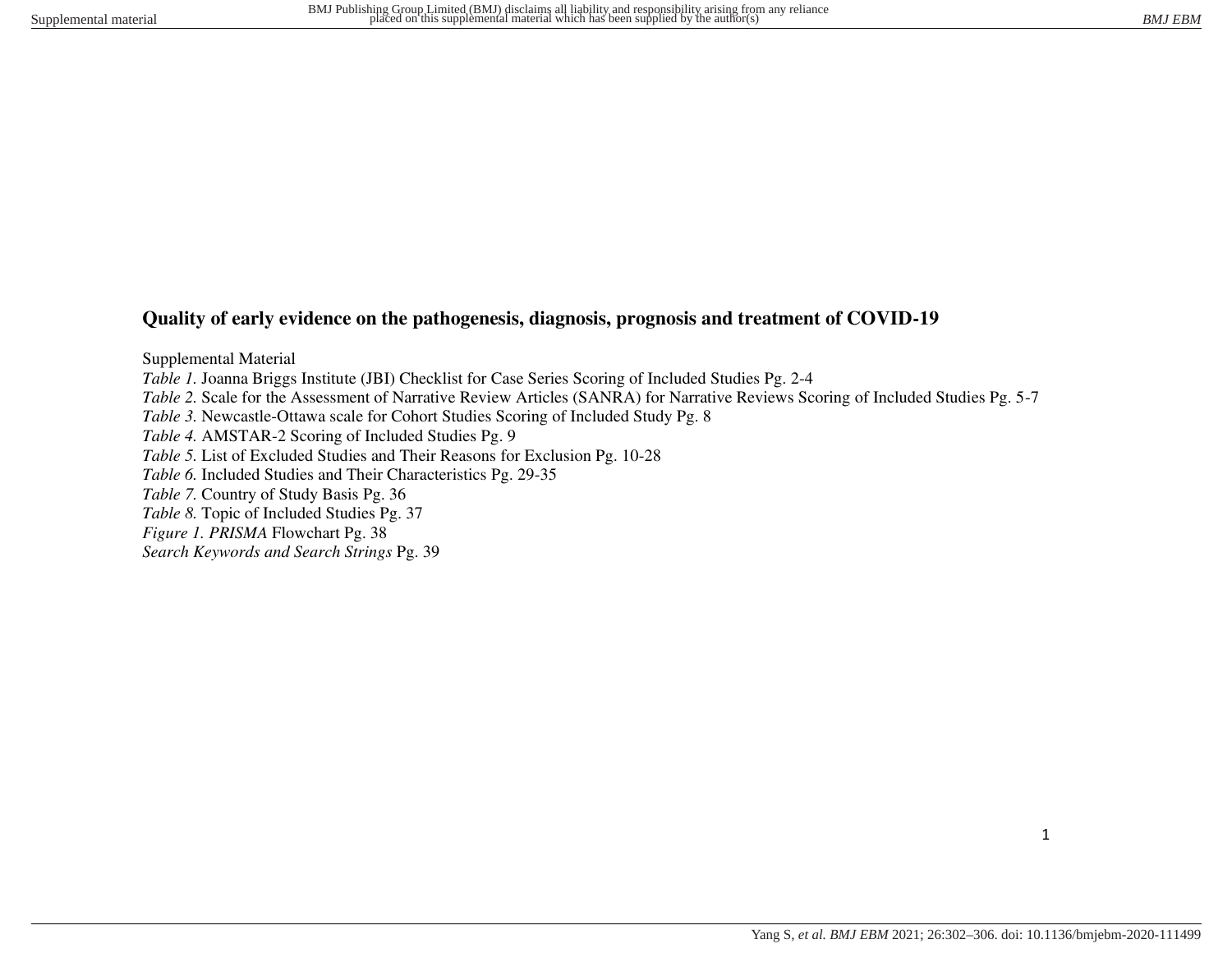#### *Table 1.* Joanna Briggs Institute (JBI) Checklist for Case Series Scoring of Included Studies

|                                                                                      | 1. Were<br>there clear          | 2. Was the<br>condition<br>measured<br>in a<br>standard,<br>reliable<br>way for all | 3. Were<br>valid<br>methods<br>used for<br>identification<br>of the<br>condition for $ 4$ . Did the<br> all<br>criteria for participants participants | case series<br>have           | 5. Did the<br>case series<br>have | 6. Was there<br>clear<br>reporting of<br>the<br>demographics clinical | clear<br>reporting of | 8. Were<br>the<br>up<br>results of | 7. Was there outcomes 9. Was there<br>or follow $\vert$ clear reporting<br>of the<br>presenting | 10. Was                  |       |
|--------------------------------------------------------------------------------------|---------------------------------|-------------------------------------------------------------------------------------|-------------------------------------------------------------------------------------------------------------------------------------------------------|-------------------------------|-----------------------------------|-----------------------------------------------------------------------|-----------------------|------------------------------------|-------------------------------------------------------------------------------------------------|--------------------------|-------|
|                                                                                      | inclusion                       | included in included in                                                             |                                                                                                                                                       | consecutive                   | complete                          | of the                                                                | information           | cases                              | $\text{site}(s)/\text{clinic}(s)$ statistical                                                   |                          | Total |
| Author                                                                               | in the case the case<br>series? | series?                                                                             | the case<br>series?                                                                                                                                   | inclusion of $ $ inclusion of |                                   | participants<br>participants? $ $ participants? in the study?         | of the                | clearly                            | demographic<br>participants? reported? information?                                             | analysis<br>appropriate? |       |
| T. Ai                                                                                | 0                               |                                                                                     | 1                                                                                                                                                     | $\mathbf{0}$                  |                                   |                                                                       |                       |                                    | $\theta$                                                                                        | 1                        |       |
|                                                                                      |                                 |                                                                                     |                                                                                                                                                       |                               |                                   |                                                                       |                       |                                    |                                                                                                 |                          |       |
| J. A. Backer                                                                         | $\overline{0}$                  | $\Omega$                                                                            | 0                                                                                                                                                     | $\Omega$                      |                                   |                                                                       | $\Omega$              | $\Omega$                           | $\theta$                                                                                        |                          |       |
| A. Bernheim                                                                          | 1                               |                                                                                     |                                                                                                                                                       |                               |                                   |                                                                       |                       | $\mathbf{1}$                       | $\boldsymbol{0}$                                                                                | 1                        | 9     |
| L. Bordi                                                                             |                                 |                                                                                     |                                                                                                                                                       |                               |                                   |                                                                       | $\theta$              | $\theta$                           | $\theta$                                                                                        | $\theta$                 | 6     |
| J. Cai                                                                               |                                 |                                                                                     |                                                                                                                                                       | $\theta$                      |                                   |                                                                       |                       |                                    | $\overline{0}$                                                                                  |                          |       |
| J. F. Chan                                                                           | 1                               |                                                                                     |                                                                                                                                                       | $\Omega$                      | 1                                 |                                                                       |                       | $\mathbf{1}$                       | $\boldsymbol{0}$                                                                                | 1                        | 8     |
| L. Chang                                                                             | $\overline{0}$                  |                                                                                     |                                                                                                                                                       | $\Omega$                      | $\overline{0}$                    |                                                                       |                       | $\mathbf{1}$                       | $\boldsymbol{0}$                                                                                | 1                        | 6     |
| N. Chen                                                                              | $\vert 0 \vert$                 |                                                                                     | 1                                                                                                                                                     | $\Omega$                      | $\overline{0}$                    |                                                                       |                       | $\mathbf{1}$                       | $\overline{0}$                                                                                  | 1                        |       |
| H. Chen                                                                              |                                 |                                                                                     |                                                                                                                                                       | $\theta$                      | $\boldsymbol{0}$                  |                                                                       |                       | $\mathbf{1}$                       | $\boldsymbol{0}$                                                                                | $\mathbf{1}$             |       |
| W. Chung                                                                             |                                 |                                                                                     |                                                                                                                                                       |                               | 1                                 |                                                                       |                       |                                    | $\boldsymbol{0}$                                                                                | 1                        | 9     |
| COVID-19<br>National<br>Emergency<br>Response<br>Center,<br>Epidemiology<br>and Case |                                 |                                                                                     |                                                                                                                                                       |                               |                                   |                                                                       |                       |                                    |                                                                                                 |                          |       |
|                                                                                      | $\mathbf{0}$                    | $\Omega$                                                                            |                                                                                                                                                       | 0                             | $\theta$                          |                                                                       |                       |                                    | $\Omega$                                                                                        |                          |       |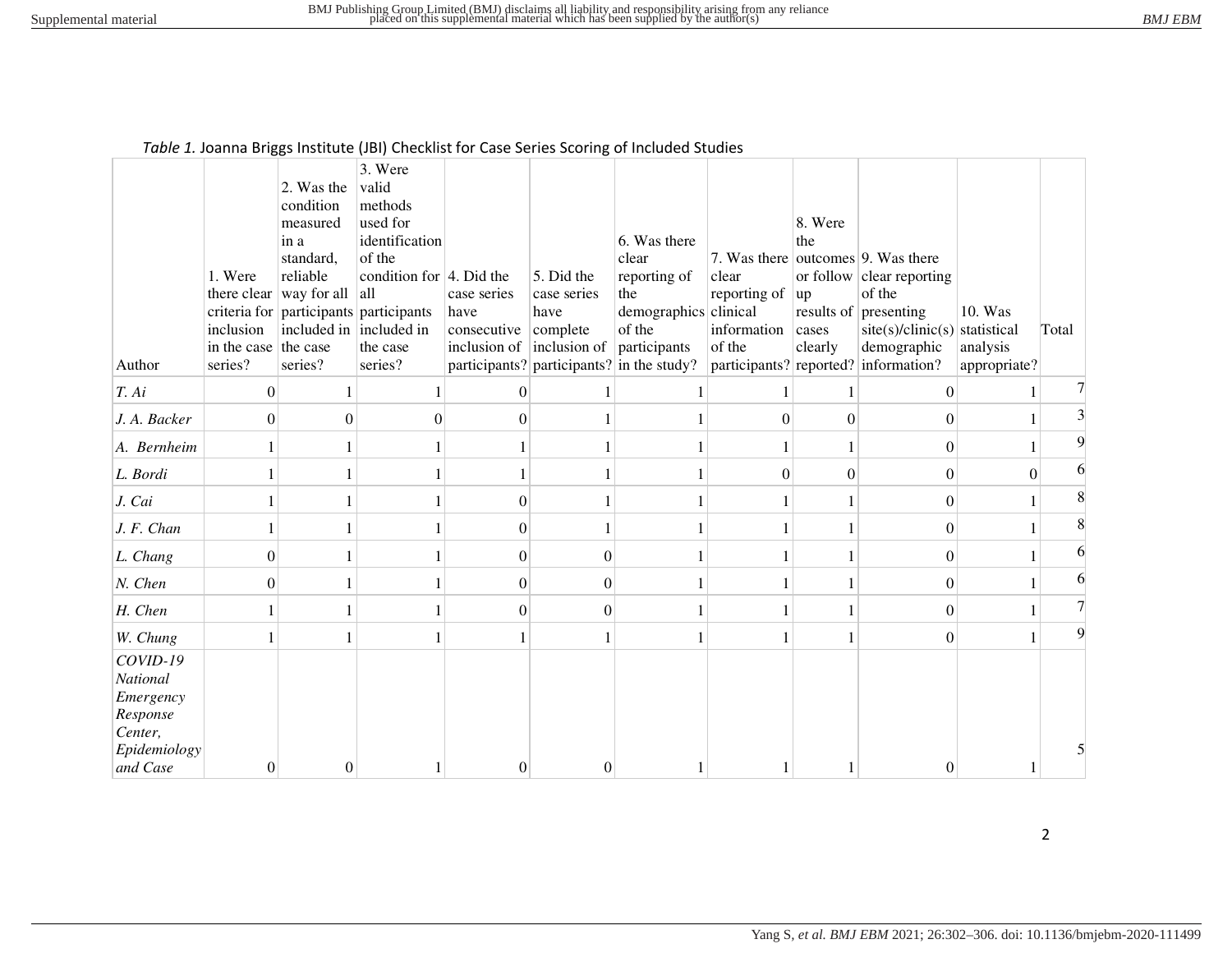| Management<br>Team, Korea<br>Centers for<br>Disease<br>Control and<br>Prevention. |                  |                  |                  |                  |                  |                  |                  |                  |                  |                  |   |
|-----------------------------------------------------------------------------------|------------------|------------------|------------------|------------------|------------------|------------------|------------------|------------------|------------------|------------------|---|
| $Y.$ Fang                                                                         | $\mathbf{1}$     | $\,1\,$          |                  | $\mathbf{1}$     |                  | $\mathbf{1}$     | $\mathbf{1}$     | $\boldsymbol{0}$ | $\boldsymbol{0}$ | 1                | 8 |
| W. J. Guan                                                                        | $\boldsymbol{0}$ | 1                |                  | $\overline{0}$   |                  |                  |                  | $\mathbf{1}$     | $\boldsymbol{0}$ |                  |   |
| E. B.<br>Hodcroft                                                                 | $\boldsymbol{0}$ | $\boldsymbol{0}$ | $\boldsymbol{0}$ | $\boldsymbol{0}$ | $\boldsymbol{0}$ | $\boldsymbol{0}$ | $\boldsymbol{0}$ | $\boldsymbol{0}$ | $\boldsymbol{0}$ | $\boldsymbol{0}$ | 0 |
| $C.$ Huang                                                                        |                  | $\overline{0}$   | $\boldsymbol{0}$ | $\overline{0}$   |                  |                  | $\boldsymbol{0}$ | $\boldsymbol{0}$ | $\boldsymbol{0}$ | $\boldsymbol{0}$ | 3 |
| R. Huang                                                                          | 1                | 1                |                  | $\overline{0}$   |                  | 1                | 1                | $\mathbf{1}$     | $\boldsymbol{0}$ |                  |   |
| Y. Huang                                                                          | $\boldsymbol{0}$ | $\mathbf{1}$     | 1                | 0                | $\boldsymbol{0}$ | 1                | 1                | $\mathbf{1}$     | $\boldsymbol{0}$ |                  |   |
| M. Ki                                                                             | $\boldsymbol{0}$ | $\overline{0}$   |                  | $\Omega$         |                  |                  |                  | $\boldsymbol{0}$ | $\boldsymbol{0}$ |                  |   |
| I. Kong                                                                           | $\boldsymbol{0}$ | $\boldsymbol{0}$ | $\boldsymbol{0}$ | $\overline{0}$   |                  |                  | 1                | $\boldsymbol{0}$ | $\boldsymbol{0}$ |                  |   |
| L. Lan                                                                            |                  | 1                |                  | $\boldsymbol{0}$ |                  |                  |                  | $\mathbf{1}$     | $\boldsymbol{0}$ |                  |   |
| K. Li                                                                             | 1                | 1                |                  | $\overline{0}$   |                  | 1                |                  | $\boldsymbol{0}$ | $\boldsymbol{0}$ |                  |   |
| W. Liang                                                                          | $\mathbf{1}$     | 1                | 1                | $\boldsymbol{0}$ | $\boldsymbol{0}$ | $\mathbf{1}$     | 1                | $\boldsymbol{0}$ | $\boldsymbol{0}$ |                  |   |
| Y. Ling                                                                           | $\boldsymbol{0}$ | 1                |                  |                  |                  |                  |                  | $\boldsymbol{0}$ | $\boldsymbol{0}$ |                  |   |
| $K.$ Liu                                                                          | 1                | 1                |                  | $\overline{0}$   |                  |                  |                  | $\mathbf{1}$     | $\boldsymbol{0}$ |                  |   |
| H. Nishiura                                                                       | $\boldsymbol{0}$ | $\boldsymbol{0}$ | $\boldsymbol{0}$ | $\vert 0 \vert$  | $\boldsymbol{0}$ |                  | $\boldsymbol{0}$ | $\boldsymbol{0}$ | $\boldsymbol{0}$ |                  |   |
| $F.$ Pan                                                                          | 1                | 1                |                  | $\boldsymbol{0}$ | $\boldsymbol{0}$ |                  |                  | $\mathbf{1}$     | $\boldsymbol{0}$ |                  |   |
| Y. Pan                                                                            | $\boldsymbol{0}$ | 1                |                  | $\overline{0}$   | $\overline{0}$   | 1                | $\mathbf{1}$     | $\boldsymbol{0}$ | $\mathbf{0}$     |                  |   |
| H. Shi                                                                            | $\boldsymbol{0}$ | 1                |                  | $\Omega$         | $\overline{0}$   |                  | 1                | $\mathbf{1}$     | $\boldsymbol{0}$ |                  |   |
| $F.$ Song                                                                         | 1                | 1                |                  | $\Omega$         | $\boldsymbol{0}$ |                  |                  | $\mathbf{1}$     | $\boldsymbol{0}$ |                  |   |
| P. Sun                                                                            | $\boldsymbol{0}$ | $\overline{0}$   |                  | $\Omega$         | $\overline{0}$   |                  | 1                | 1                | $\boldsymbol{0}$ |                  | 5 |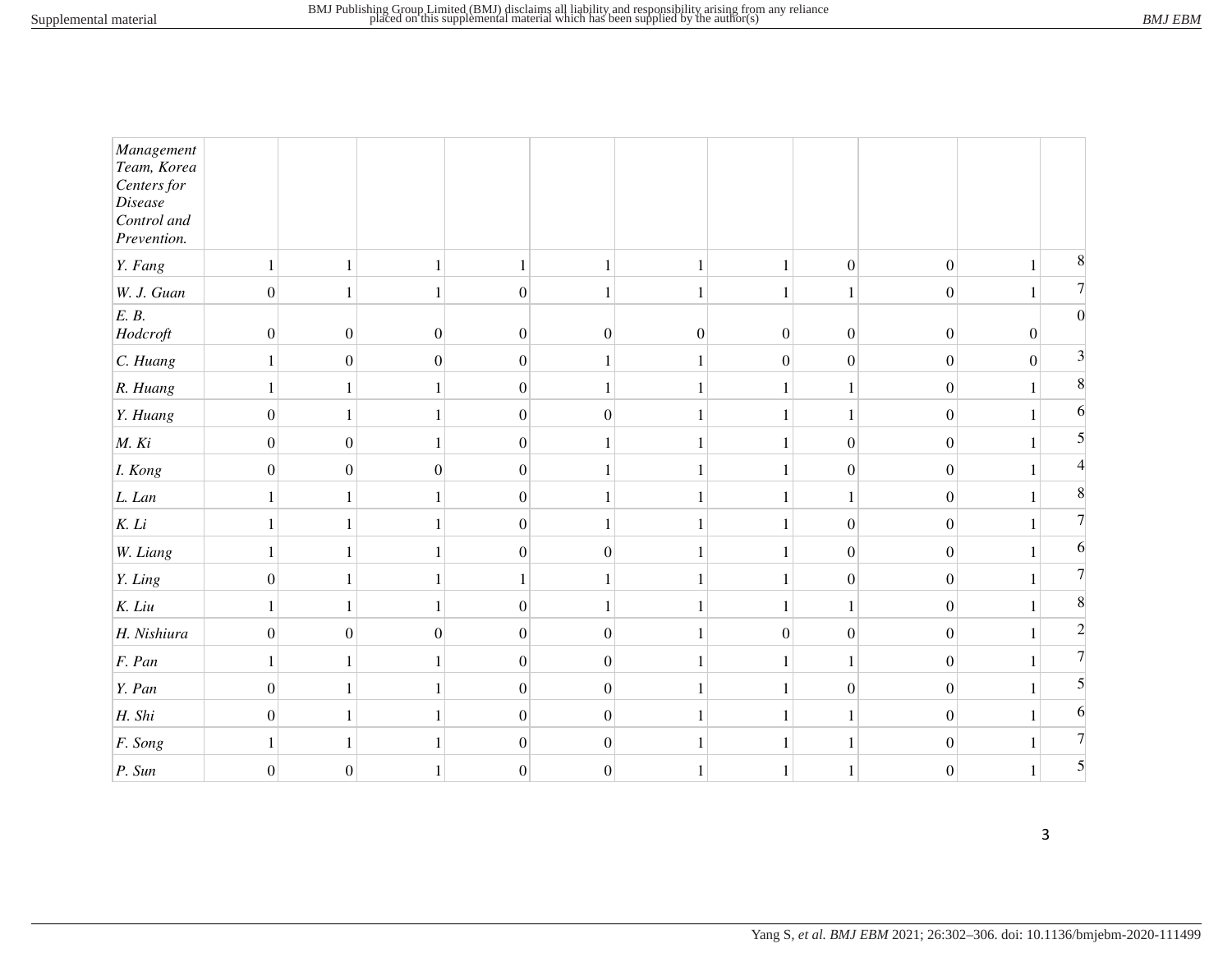| $D.$ Wang      | $\boldsymbol{0}$ |  |          | $\vert 0 \vert$ |   |          |                  | $\boldsymbol{0}$ |          |   |
|----------------|------------------|--|----------|-----------------|---|----------|------------------|------------------|----------|---|
| $\vert M.$ Wei | $\boldsymbol{0}$ |  | $\Omega$ |                 |   |          |                  | $\boldsymbol{0}$ |          |   |
| J. Wu          | $\boldsymbol{0}$ |  |          |                 |   |          |                  | $\boldsymbol{0}$ |          | 8 |
| J. Xia         |                  |  | $\Omega$ |                 |   |          | $\boldsymbol{0}$ | $\boldsymbol{0}$ | $\Omega$ | h |
| Xu             |                  |  | $\Omega$ | $\overline{0}$  |   |          |                  | $\boldsymbol{0}$ |          |   |
| $X.$ W. $Xu$   |                  |  | $\Omega$ | $\mathbf{0}$    |   |          | $\mathbf{0}$     | $\boldsymbol{0}$ |          |   |
| W. Yang        | $\boldsymbol{0}$ |  |          |                 |   |          |                  | $\boldsymbol{0}$ |          |   |
| X. Yang        | $\overline{0}$   |  | $\Omega$ | $\Omega$        |   |          | $\theta$         | $\boldsymbol{0}$ |          |   |
| J. H. Yoo      | $\theta$         |  | $\Omega$ | $\Omega$        |   |          | $\Omega$         | $\theta$         | $\Omega$ |   |
| S. H. Yoon     |                  |  |          |                 |   |          | $\theta$         | $\boldsymbol{0}$ |          |   |
| P. Yu          |                  |  | $\Omega$ |                 |   |          | $\Omega$         | $\overline{0}$   | $\Omega$ | 8 |
| W. Zhang       | $\boldsymbol{0}$ |  | 0        |                 |   |          | $\mathbf{0}$     | $\boldsymbol{0}$ |          |   |
| $Q.$ Zhang     | $\Omega$         |  | $\Omega$ |                 | ∩ | $\Omega$ | $\Omega$         | $\theta$         |          |   |
| X. Xie         |                  |  | $\Omega$ |                 |   |          |                  | $\boldsymbol{0}$ | $\Omega$ |   |
| Z. Y. Zhu      |                  |  | $\Omega$ |                 |   |          |                  |                  |          |   |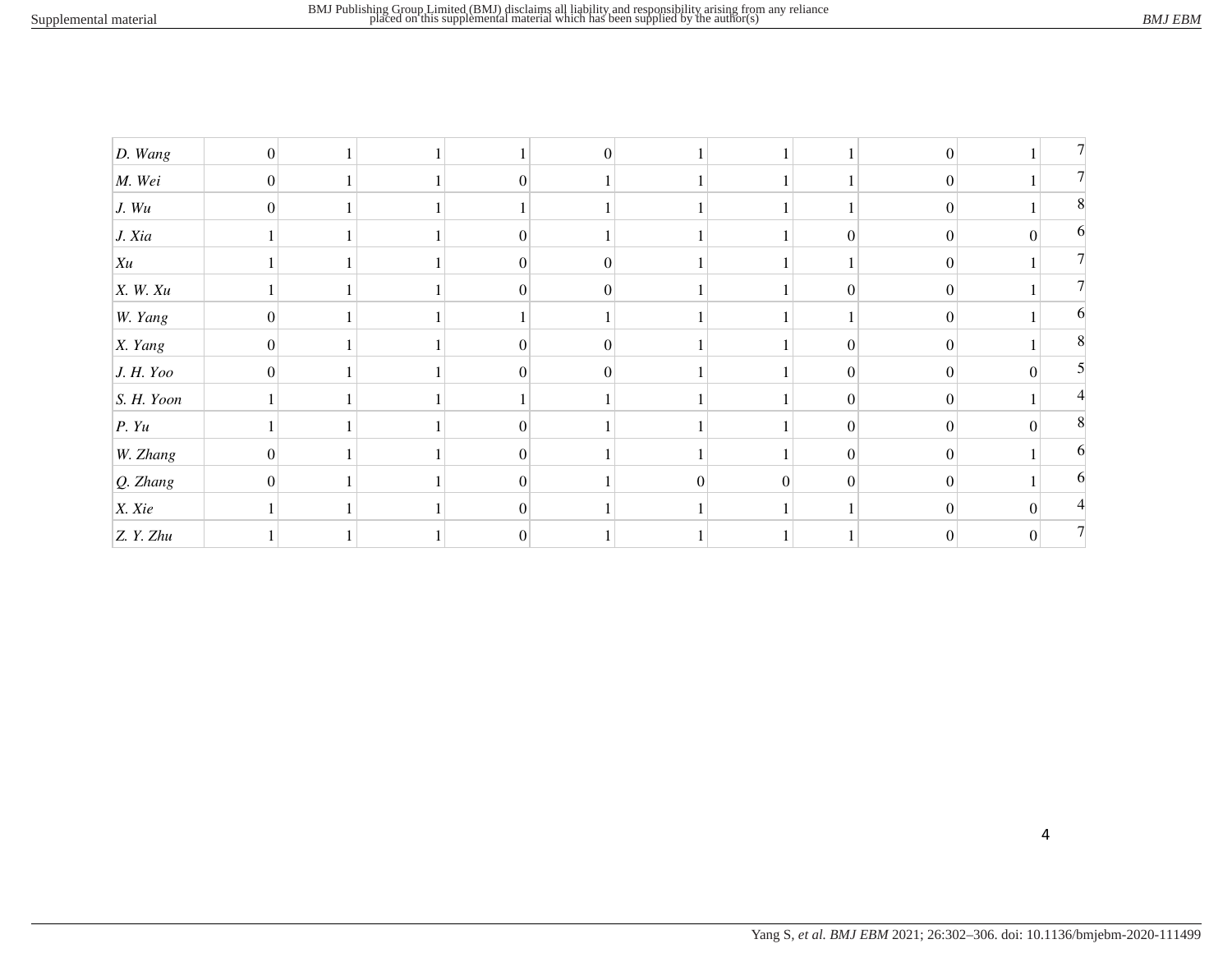| Citation        | 1. Justification of<br>article's<br>importance for the formulation of<br>readership                                                                             | 2. Statement of<br>concrete aims of<br>questions | 3. Description of<br>the literature search $ 4$ . Referencing |                | 5. Scientific<br>reasoning | 6. Appropriate<br>presentation of data | <b>TOTAL</b> |
|-----------------|-----------------------------------------------------------------------------------------------------------------------------------------------------------------|--------------------------------------------------|---------------------------------------------------------------|----------------|----------------------------|----------------------------------------|--------------|
| Y. M. Arabi     |                                                                                                                                                                 | $\mathcal{D}$                                    |                                                               |                | $\mathfrak{D}$             |                                        | 10           |
| M. Bassetti     |                                                                                                                                                                 |                                                  | $\theta$                                                      |                | C                          |                                        |              |
| S. Carradori    | 0                                                                                                                                                               |                                                  | $\overline{0}$                                                |                |                            |                                        |              |
| L. Chang        | $\mathcal{D}_{\mathcal{L}}^{\mathcal{L}}(\mathcal{L})=\mathcal{L}_{\mathcal{L}}^{\mathcal{L}}(\mathcal{L})\mathcal{L}_{\mathcal{L}}^{\mathcal{L}}(\mathcal{L})$ |                                                  | $\Omega$                                                      |                |                            | 2                                      | 10           |
| C. Columbus     | $\theta$                                                                                                                                                        | $\theta$                                         | $\theta$                                                      | 2              | 2                          | $\mathfrak{D}$                         |              |
| B. J. Cowling   |                                                                                                                                                                 |                                                  | $\Omega$                                                      |                |                            | 2                                      |              |
| C. Del Rio      |                                                                                                                                                                 |                                                  | $\Omega$                                                      |                |                            |                                        |              |
| S. Q. Deng      | 2                                                                                                                                                               |                                                  | $\Omega$                                                      | 2              | $\mathfrak{D}$             | 2                                      | 10           |
| M. Dilcher      |                                                                                                                                                                 |                                                  | 0                                                             |                |                            | っ                                      | Q            |
| Z. Y. Ge        | $\mathfrak{D}$                                                                                                                                                  |                                                  | $\Omega$                                                      |                |                            | $\mathfrak{D}$                         |              |
| A. Giwa         | 2                                                                                                                                                               |                                                  | 2                                                             | $\mathfrak{D}$ | $\mathfrak{D}$             | 2                                      | 11           |
| L. E. Gralinski |                                                                                                                                                                 |                                                  | $\Omega$                                                      |                |                            | っ                                      | $10\,$       |
| M. Hosseiny     | $\mathfrak{D}$                                                                                                                                                  |                                                  | $\Omega$                                                      |                |                            | 2                                      | $10\,$       |
| D. S. Hui       |                                                                                                                                                                 |                                                  | $\Omega$                                                      |                | 2                          | 2                                      | 8            |
| Y. H. Jin       | $\mathcal{D}_{\mathcal{A}}$                                                                                                                                     |                                                  | 2                                                             |                |                            | 2                                      | 12           |
| H.Y. Kang       | $\mathfrak{D}$                                                                                                                                                  |                                                  | $\Omega$                                                      | っ              | っ                          |                                        | 8            |
| S. Kannan       |                                                                                                                                                                 |                                                  | $\Omega$                                                      |                | $\mathcal{P}$              | 2                                      | $10\,$       |
| J. P. Kanne     | $\overline{c}$                                                                                                                                                  |                                                  |                                                               |                | 2                          | 2                                      | 11           |
| N. Kapata       |                                                                                                                                                                 |                                                  | $\theta$                                                      |                | っ                          | 2                                      | 9            |
| K. L. Koenig    |                                                                                                                                                                 |                                                  |                                                               |                | っ                          | っ                                      | 11           |

#### *Table 2.* Scale for the Assessment of Narrative Review Articles (SANRA) for Narrative Reviews Scoring of Included Studies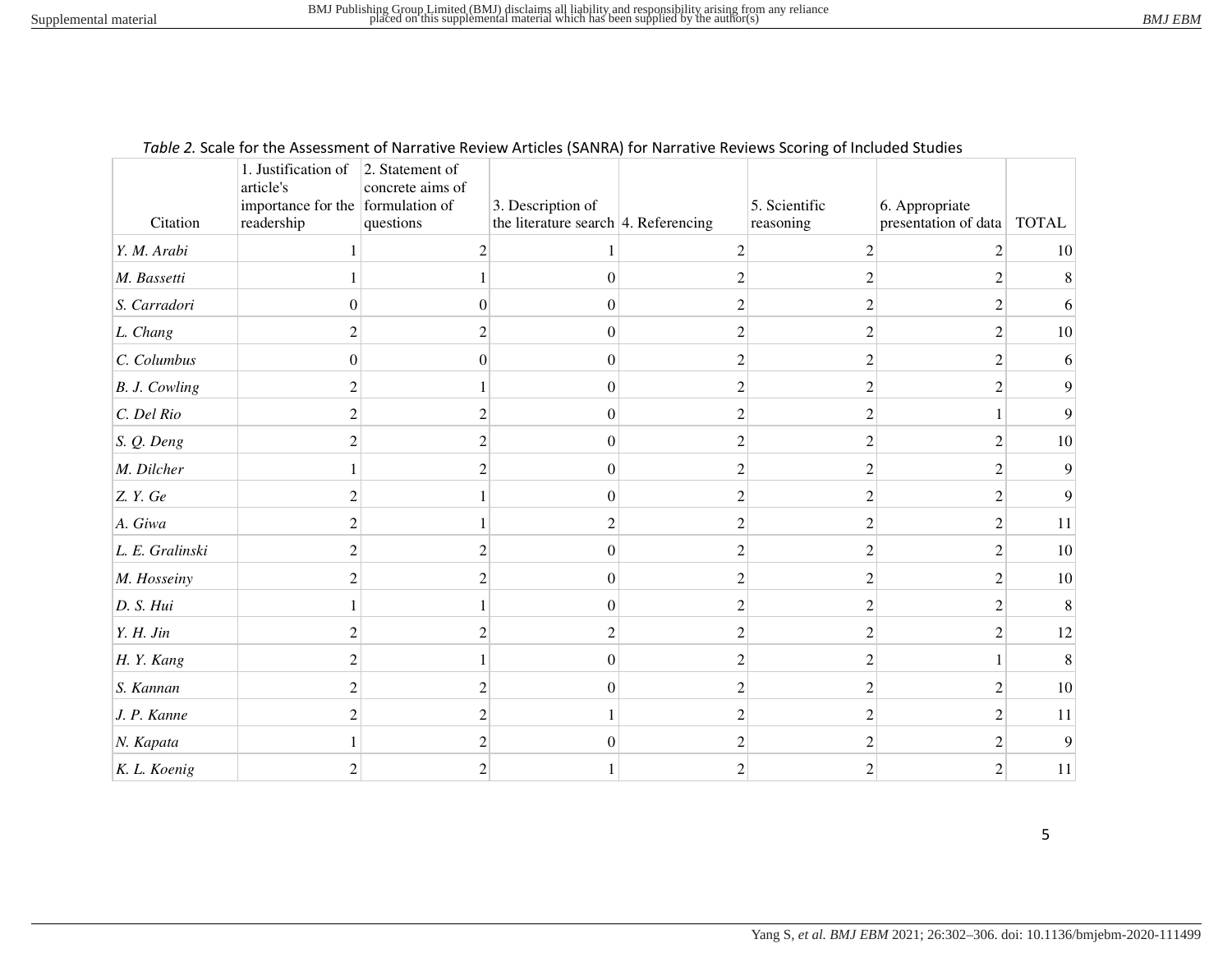| C. C. Lai           |                  |                  | $\boldsymbol{0}$ | $\overline{c}$ | $\overline{2}$ | $\mathfrak{2}$ |        |
|---------------------|------------------|------------------|------------------|----------------|----------------|----------------|--------|
| J. Y. Li            | $\overline{2}$   | $\overline{2}$   | $\boldsymbol{0}$ | 2              | 2              | 2              | 10     |
| Y. C. Li            | $\mathfrak{2}$   |                  | $\boldsymbol{0}$ | $\sqrt{2}$     | 2              | $\overline{2}$ | 9      |
| $M.$ $Li$           | $\overline{2}$   | 2                | $\boldsymbol{0}$ | $\overline{c}$ | 2              | $\overline{2}$ | $10\,$ |
| X. Liao             | $\overline{2}$   | $\mathfrak{D}$   | 2                | 2              | $\overline{c}$ | $\overline{c}$ | 12     |
| L. Ling             | $\overline{2}$   | $\overline{2}$   | $\boldsymbol{0}$ | $\mathbf{2}$   | 2              | $\overline{c}$ | 10     |
| X. L. Ma            | $\overline{c}$   | $\overline{2}$   | $\boldsymbol{0}$ | $\overline{c}$ | 2              | $\overline{c}$ | 10     |
| <b>B.</b> McCloskey | $\mathfrak{2}$   |                  | $\boldsymbol{0}$ |                |                | $\overline{2}$ |        |
| M. G. Michaels      |                  | $\overline{c}$   | $\boldsymbol{0}$ | $\overline{c}$ | 2              | $\overline{c}$ |        |
| J. Millan-Onate     |                  | 2                | $\boldsymbol{0}$ | 2              |                | $\overline{2}$ |        |
| D. R. Murdoch       | 1                |                  | $\boldsymbol{0}$ |                |                |                |        |
| P. W. H. Peng       | $\overline{2}$   | 2                | $\boldsymbol{0}$ | 2              | 2              | $\overline{2}$ | 10     |
| R. Porcheddu        | $\theta$         |                  | $\boldsymbol{0}$ | $\overline{c}$ | $\overline{2}$ | $\overline{2}$ |        |
| R. Ralph            | 1                | $\overline{c}$   | $\boldsymbol{0}$ | $\mathfrak{2}$ | $\overline{c}$ | $\mathfrak{2}$ |        |
| S. A. Rasmussen     | 1                | $\overline{c}$   | $\boldsymbol{0}$ | $\mathfrak{2}$ | 2              | $\overline{2}$ |        |
| C. D. Russell       | $\mathbf{1}$     | $\boldsymbol{0}$ | $\boldsymbol{0}$ | $\mathfrak{2}$ | 2              | $\overline{2}$ |        |
| C. Salata           | $\boldsymbol{0}$ |                  | $\mathbf{0}$     | $\overline{2}$ | 2              | $\overline{2}$ |        |
| D. A. Schwartz      | $\overline{2}$   | $\overline{2}$   | $\boldsymbol{0}$ | $\overline{c}$ | 2              | $\mathfrak{2}$ | 10     |
| B. Shanmugaraj      | 1                |                  | $\boldsymbol{0}$ | $\mathfrak{2}$ | 2              | $\overline{2}$ |        |
| J. She              | $\mathfrak{2}$   | $\overline{c}$   | $\boldsymbol{0}$ | $\overline{c}$ | 2              | 2              | 10     |
| K. L. Shen          | $\overline{2}$   |                  | $\boldsymbol{0}$ | $\mathfrak{2}$ | 2              |                |        |
| K. Shen             | $\mathfrak{2}$   | $\mathfrak{D}$   |                  | $\mathfrak{2}$ | 2              | $\overline{2}$ | 11     |
| D. R. J. Singer     |                  | $\overline{2}$   | $\overline{0}$   | $\overline{c}$ | $\overline{c}$ | $\overline{2}$ | 9      |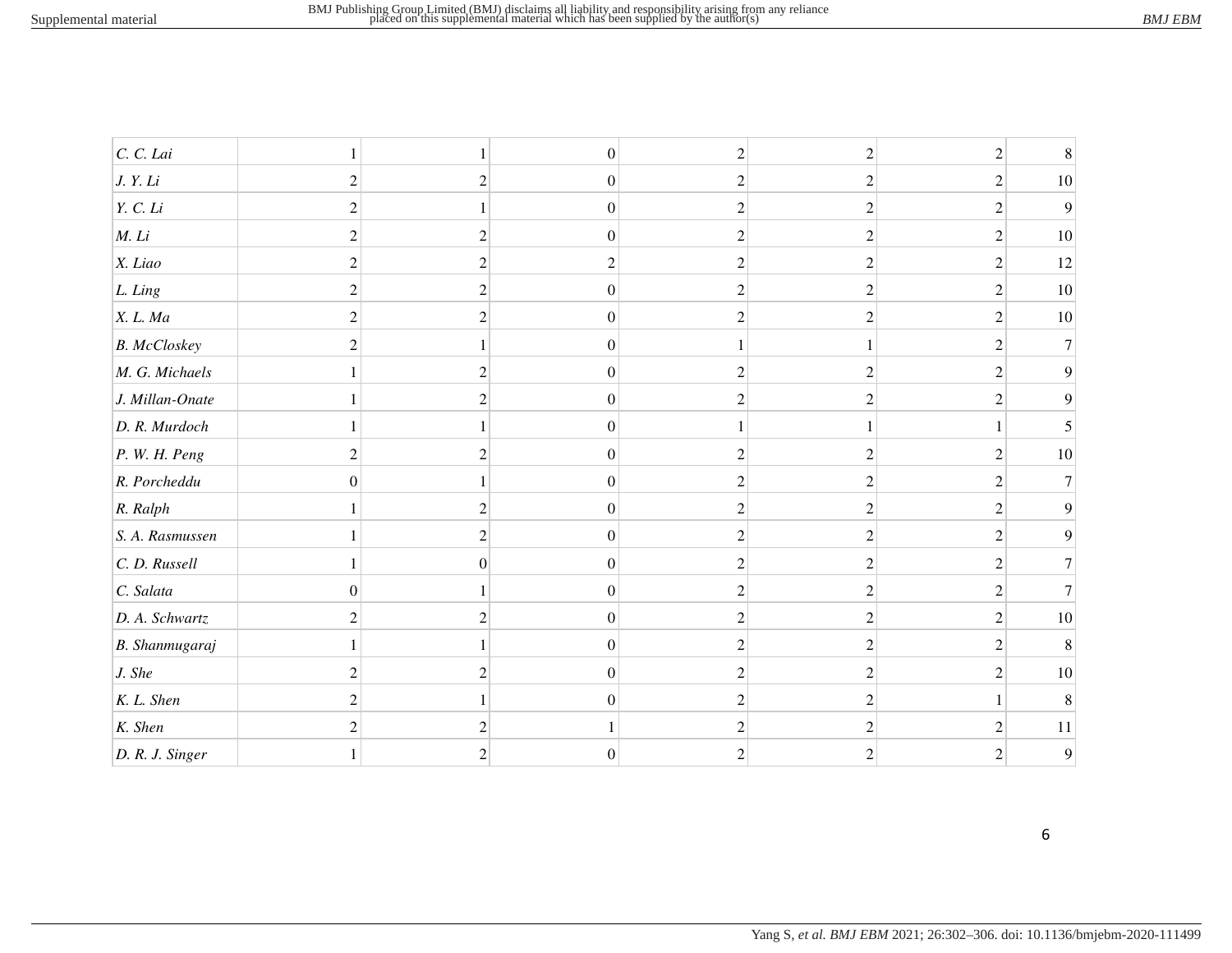| $C.$ Sohrabi  |                             |               | $\theta$         |                                                                                                                                                                 |                                                                                                                                                                 | $\mathfrak{D}$                | 8      |
|---------------|-----------------------------|---------------|------------------|-----------------------------------------------------------------------------------------------------------------------------------------------------------------|-----------------------------------------------------------------------------------------------------------------------------------------------------------------|-------------------------------|--------|
| P. Sun        |                             |               | $\boldsymbol{0}$ |                                                                                                                                                                 |                                                                                                                                                                 | 2                             | 10     |
| E. D. Tenda   |                             |               | $\Omega$         | ◠                                                                                                                                                               |                                                                                                                                                                 |                               |        |
| $C.$ Wang     |                             |               | $\overline{0}$   | 2                                                                                                                                                               | $\mathfrak{D}$                                                                                                                                                  |                               | 9      |
| F. S. Wang    |                             |               | $\Omega$         |                                                                                                                                                                 |                                                                                                                                                                 | ◠                             | 8      |
| $G.$ Wang     |                             |               | $\Omega$         |                                                                                                                                                                 | $\mathcal{D}_{\mathcal{L}}^{\mathcal{L}}(\mathcal{L})=\mathcal{L}_{\mathcal{L}}^{\mathcal{L}}(\mathcal{L})\mathcal{L}_{\mathcal{L}}^{\mathcal{L}}(\mathcal{L})$ | $\mathfrak{D}_{\mathfrak{p}}$ | 8      |
| L. Wang       |                             |               |                  |                                                                                                                                                                 | ◠                                                                                                                                                               | $\mathfrak{D}$                | $11\,$ |
| X. Y. J. Wang |                             |               | $\theta$         | $\mathcal{D}$                                                                                                                                                   | $\overline{c}$                                                                                                                                                  | $\overline{2}$                | 8      |
| R. S. Wax     |                             |               | $\Omega$         |                                                                                                                                                                 | ◠                                                                                                                                                               | ◠                             | 9      |
| P. Wu         | $\mathcal{D}_{\mathcal{L}}$ | $\mathcal{D}$ | $\overline{0}$   | $\mathcal{D}$                                                                                                                                                   | $\overline{c}$                                                                                                                                                  | 2                             | 10     |
| Y. C. Wu      |                             |               | $\Omega$         |                                                                                                                                                                 |                                                                                                                                                                 | ◠                             |        |
| Z. Wu         | $\theta$                    | 2             |                  | 2                                                                                                                                                               | $\overline{c}$                                                                                                                                                  | 2                             | 9      |
| $Q.$ Zhang    |                             |               | $\Omega$         |                                                                                                                                                                 |                                                                                                                                                                 | $\mathcal{D}$                 | 10     |
| T. Zhang      | $\theta$                    | $\theta$      | $\overline{0}$   | $\mathcal{D}_{\mathcal{L}}^{\mathcal{L}}(\mathcal{L})=\mathcal{L}_{\mathcal{L}}^{\mathcal{L}}(\mathcal{L})\mathcal{L}_{\mathcal{L}}^{\mathcal{L}}(\mathcal{L})$ | $\mathcal{D}_{\mathcal{L}}^{\mathcal{L}}(\mathcal{L})=\mathcal{L}_{\mathcal{L}}^{\mathcal{L}}(\mathcal{L})\mathcal{L}_{\mathcal{L}}^{\mathcal{L}}(\mathcal{L})$ | $\overline{c}$                | 6      |
| Z. Y. Zu      |                             |               |                  |                                                                                                                                                                 |                                                                                                                                                                 |                               | 9      |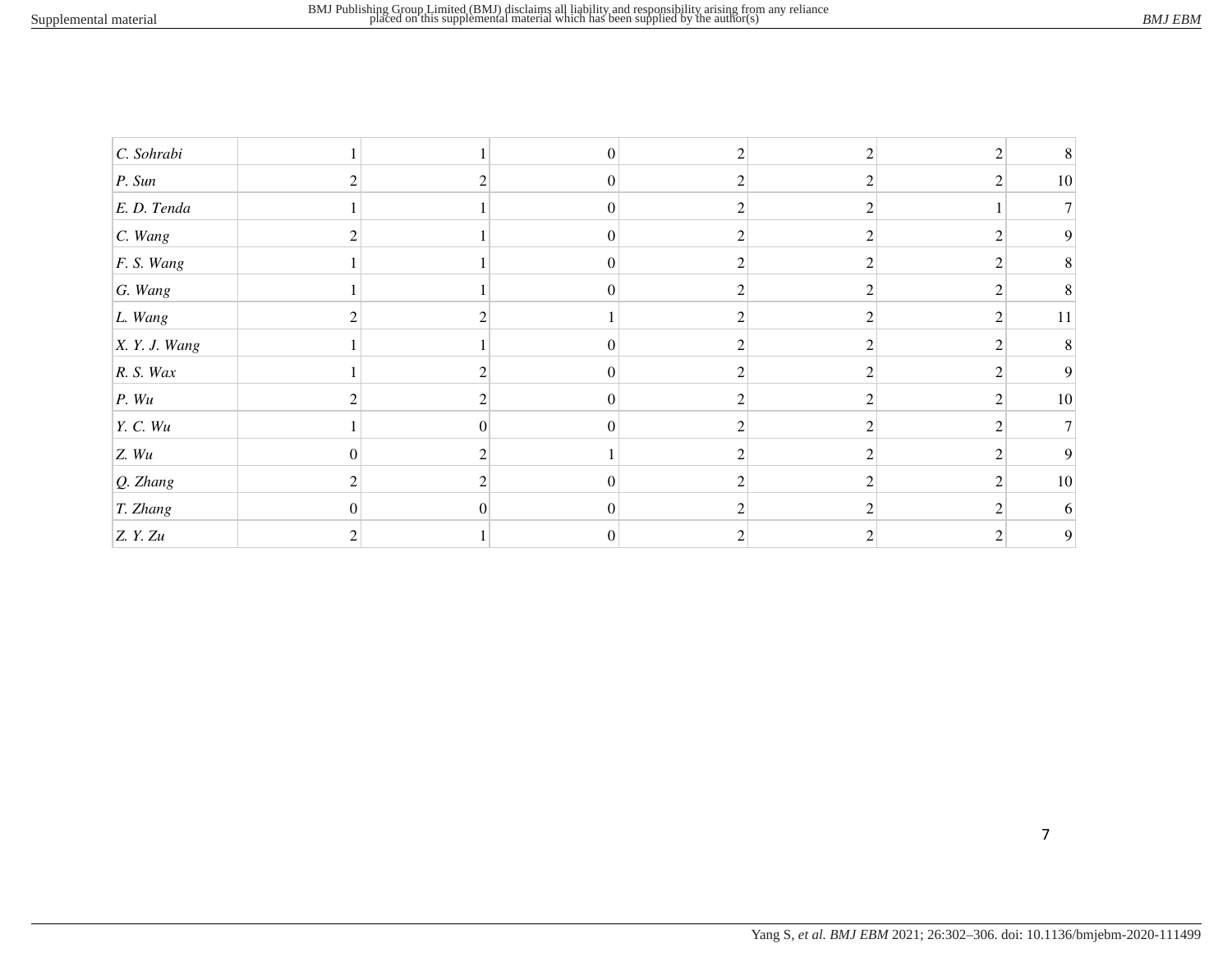## *Table 3.* Newcastle-Ottawa scale for Cohort Studies Scoring of Included Study

|           |                                                | <b>Selection</b>                 |                     |                     | Comparability                                                                                                                      | Outcome                               |                                                                                                      |                      |  |
|-----------|------------------------------------------------|----------------------------------|---------------------|---------------------|------------------------------------------------------------------------------------------------------------------------------------|---------------------------------------|------------------------------------------------------------------------------------------------------|----------------------|--|
| Author    | $S-1$ : Is the case<br>definition<br>adequate? | $\mathbf{S}$ -2:<br>ess of cases | $S-3$ :<br>controls | $S-4$ :<br>controls | $ C:$ Comparability of<br>cases and controls on<br>Representativen Selection of Definition of basis of study design<br>or analysis | $[O-1]$ :<br>Assessment<br>of outcome | $ O-2$ : Was follow<br>$\vert$ up long enough for $\vert$ follow up of<br>outcomes to occur? cohorts | $ O-3$ : Adequacy of |  |
| $W.$ Chen |                                                |                                  |                     |                     |                                                                                                                                    |                                       |                                                                                                      |                      |  |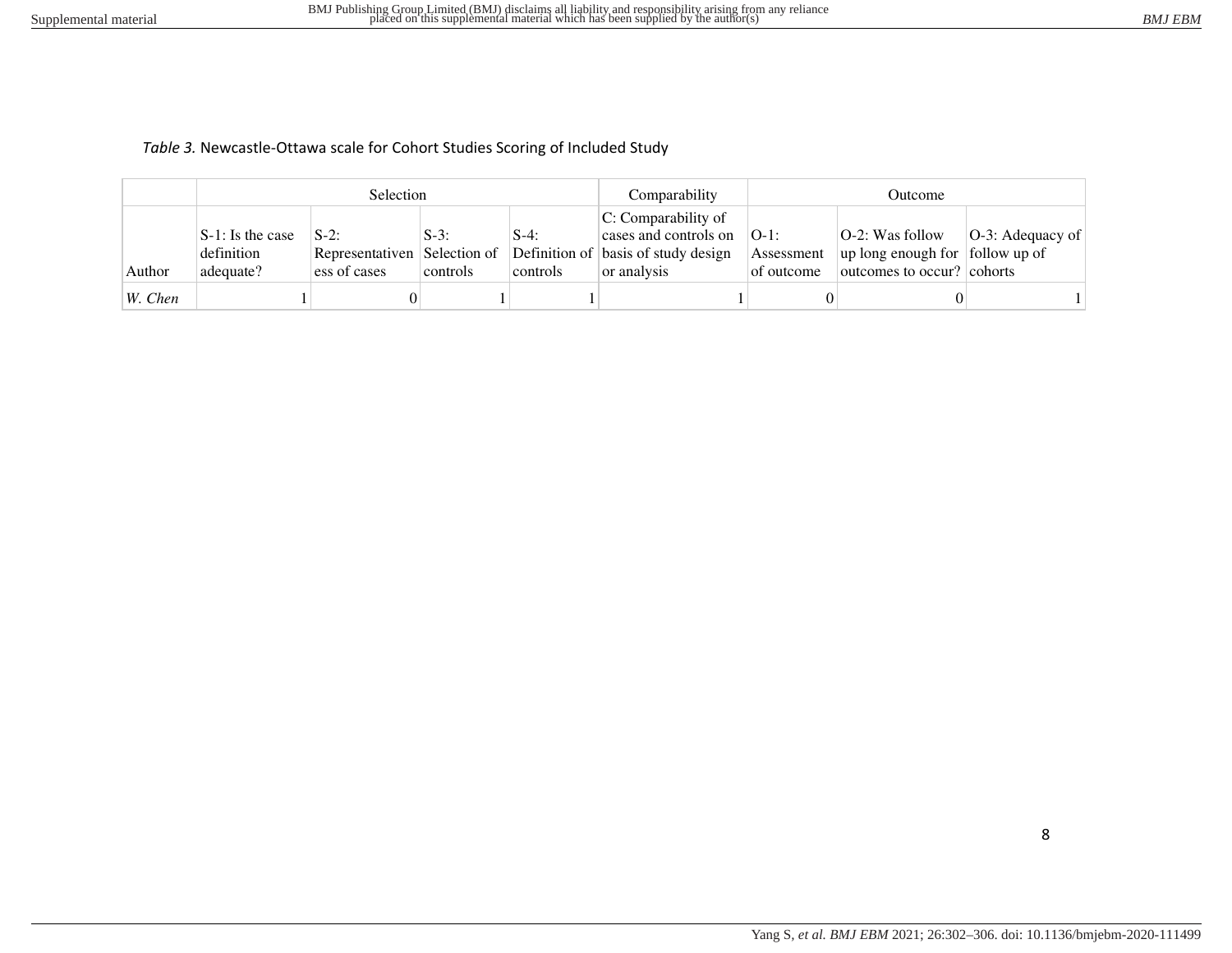#### *Table 4:* AMSTAR-2 Scoring of Included Studies

|                 |                                    |                            |                   |                                |                          |                    |                         |               |                           |                     |                            | 12. If meta-            |                             |                              |
|-----------------|------------------------------------|----------------------------|-------------------|--------------------------------|--------------------------|--------------------|-------------------------|---------------|---------------------------|---------------------|----------------------------|-------------------------|-----------------------------|------------------------------|
|                 |                                    | 2. Did the                 |                   |                                |                          |                    |                         |               |                           |                     |                            | analysis<br>was         |                             |                              |
|                 |                                    | report of the              |                   |                                |                          |                    |                         |               | 9. Did the                |                     |                            | performed,              |                             |                              |
|                 |                                    | review contain             |                   |                                |                          |                    |                         |               | review                    |                     |                            | did the                 |                             |                              |
|                 |                                    | an explicit                | 3. Did            |                                |                          |                    |                         |               | authors use               | $10.$ Did           |                            | review                  |                             |                              |
|                 |                                    | statement that             | the               |                                |                          |                    |                         |               |                           | the                 |                            | authors                 |                             | 14. Did the                  |
|                 |                                    | the review<br>methods were | review<br>authors |                                |                          |                    |                         | 8. Did        | satisfactory<br>technique | review<br>authors   | 11. If meta-               | assess the<br>potential | 13. Did the                 | review<br>authors            |
|                 |                                    | established                | explain           |                                |                          |                    |                         | the           | for                       | report on           | analysis was               | impact of               | review                      | provide a                    |
|                 |                                    | prior to the               | their             |                                |                          |                    | 7. Did the              | review        | assessing                 | the                 | performed                  | RoB in                  | authors                     | satisfactory                 |
|                 | 1. Did the                         | conduct of the             | selection         |                                |                          | 6. Did the         | review                  | authors       | the risk of               | sources             | did the                    | individual              | account for                 | explanation                  |
|                 | research                           | review and did             | of the            |                                |                          | review             | authors                 | describe      | bias (RoB)                | of                  | review                     | studies on              | RoB in                      | for, and                     |
|                 | questions and                      | the report                 | study             |                                | 5. Did the               | authors            | provide a               | the           | in                        | funding             | authors use                | the results             | individual                  | discussion                   |
|                 | inclusion                          | justify any                | designs           | 4. Did the review              | review                   | perform            | list of                 | included      | individual                | for the             | appropriate                | of the meta-            | studies when                | of, any                      |
|                 | criteria for the<br>review include | significant<br>deviations  | for<br>inclusion  | authors use a<br>comprehensive | authors<br>perform study | data<br>extraction | excluded<br>studies and | studies<br>in | studies that<br>were      | studies<br>included | methods for<br>statistical | analysis or<br>other    | interpreting/<br>discussing | heterogeneity<br>observed in |
|                 | the components                     | from the                   | in the            | literature search              | selection in             | 1n                 | justify the             | adequate      | included in               | in the              | combination                | evidence                | the results of              | the results of               |
| <b>Citation</b> | of PICO?                           | protocol?                  | review?           | strategy?                      | duplicate?               | duplicate?         | exclusions?             | detail?       | the review?               | review?             | of results?                | synthesis?              | the review?                 | the review?                  |
| S. A.           |                                    |                            |                   |                                |                          |                    |                         |               |                           |                     |                            |                         |                             |                              |
| Meo             | Y                                  | N                          | N                 | <b>PY</b>                      | N                        | N                  | N                       | PY            | N                         | N                   | N                          | N                       | N                           | Y                            |
|                 |                                    |                            |                   |                                |                          |                    |                         |               |                           |                     |                            |                         |                             |                              |
| J. Pang         | $\mathbf N$                        | $\mathbf N$                | Y                 | Y                              | $\mathbf N$              | $\mathbf N$        | Y                       | Y             | N                         | Y                   | N                          | $\mathbf N$             | N                           | Y                            |
| N. C.           |                                    |                            |                   |                                |                          |                    |                         |               |                           |                     |                            |                         |                             |                              |
| Peeri           | Y                                  | N                          | N                 | N                              | N                        | N                  | N                       | N             | N                         | N                   | N                          | $\mathbf N$             | N                           | N                            |
|                 |                                    |                            |                   |                                |                          |                    |                         |               |                           |                     |                            |                         |                             |                              |
| S. Ryu          | Y                                  | N                          | N                 | <b>PY</b>                      | N                        | N                  | N                       | PY            | $\mathbf N$               | N                   | N                          | N                       | N                           | N                            |
| P. Sun          | Y                                  | Y                          | Y                 | PY                             | N                        | N                  | Y                       | Y             | N                         | N                   | N                          | N                       | N                           | Y                            |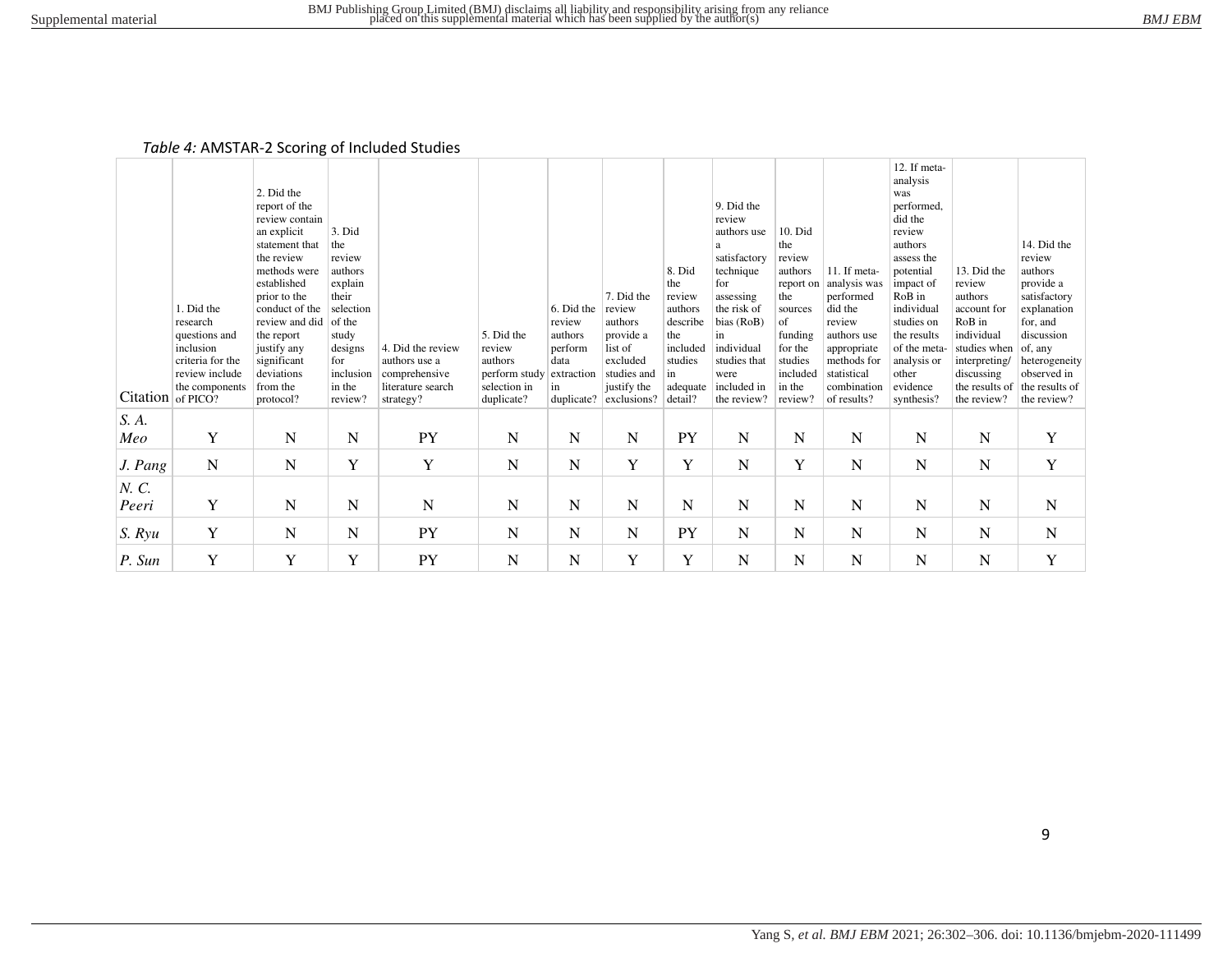# *Table 5.* List of Excluded Studies and Their Reasons for Exclusion

| Author                  | Reason                        |
|-------------------------|-------------------------------|
| A. A. Adalja            | Not published in Jan/Feb 2020 |
| A. Al-Mandhari          | Commentary                    |
| A. Anzai                | Transmission model            |
| A. Bastola              | Case report                   |
| A. Du Toit              | Commentary                    |
| A. Giwa                 | Commentary                    |
| A. J. Rodriguez-Morales | Commentary                    |
| A. J. Rodriguez-Morales | Commentary                    |
| A. Klein                | Commentary                    |
| A. Kohli                | Not published in Jan/Feb 2020 |
| A. Kucharski            | Commentary                    |
| A. L. Giwa              | Commentary                    |
| A. L. Phelan            | Commentary                    |
| A. Lee                  | Commentary                    |
| A. M. Marty             | Commentary                    |
| A. Maxmen               | Commentary                    |
| A. N. Desai             | Commentary                    |
| A. Patel                | Commentary                    |
| A. Perrella             | Commentary                    |
| A. R. Tuite             | Transmission model            |
| A. Shah                 | Commentary                    |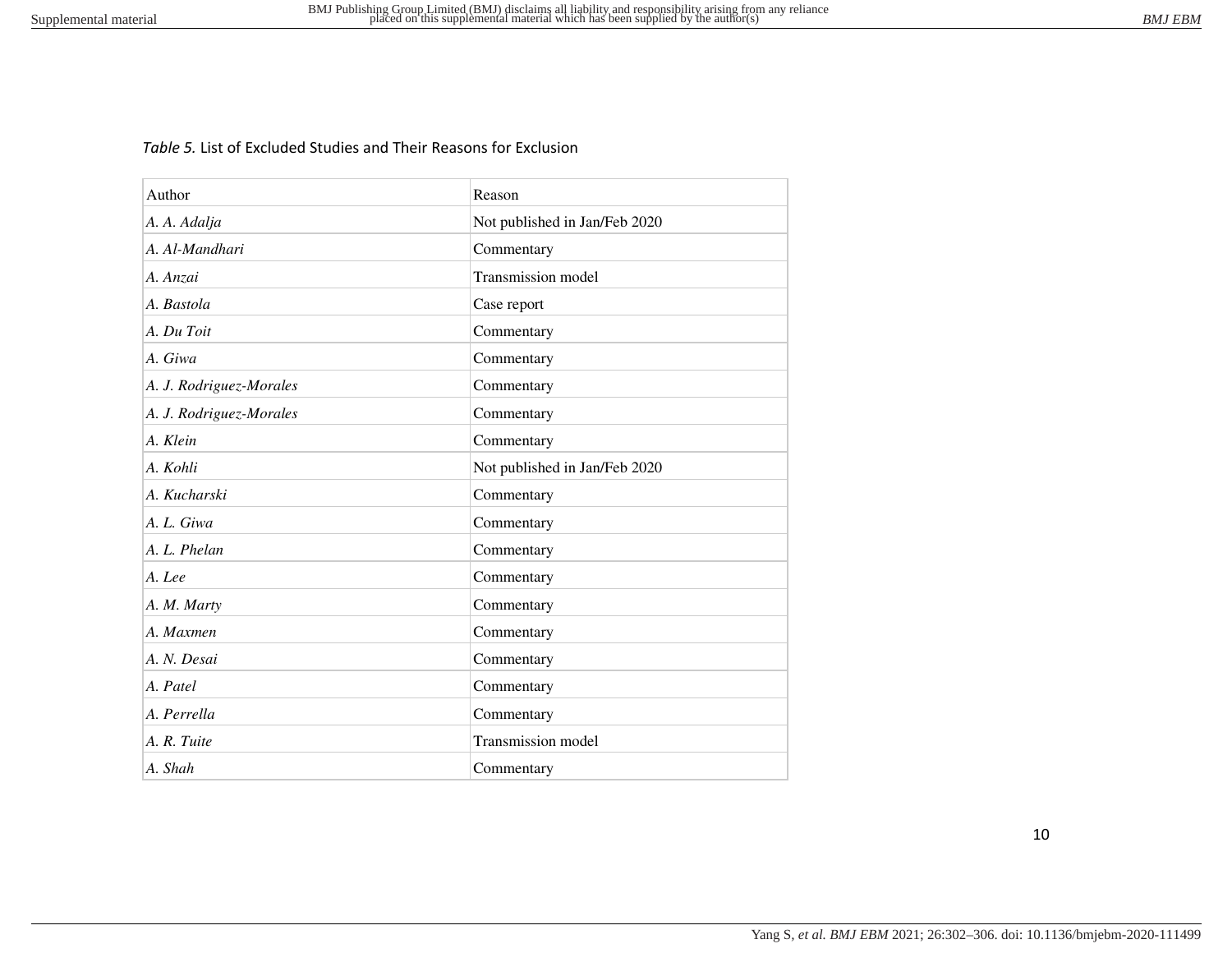| A. U. Kilic     | Commentary           |
|-----------------|----------------------|
| A. York         | Commentary           |
| A. Zumla        | Commentary           |
| G. Z. Wu        | Commentary           |
| Anonymous       | Commentary           |
| Anonymous       | Commentary           |
| Anonymous       | Non-COVID-19 related |
| Anonymous       | Non-COVID-19 related |
| Anonymous       | Non-COVID-19 related |
| Anonymous       | Non-COVID-19 related |
| Anonymous       | Commentary           |
| Anonymous       | Commentary           |
| Anonymous       | Commentary           |
| Anonymous       | Commentary           |
| Anonymous       | Commentary           |
| Anonymous       | Commentary           |
| Anonymous       | Commentary           |
| Anonymous       | Commentary           |
| Anonymous       | Commentary           |
| Anonymous       | Commentary           |
| Anonymous       | Commentary           |
| <b>B.</b> Gates | Commentary           |
| B. J. Quilty    | Transmission model   |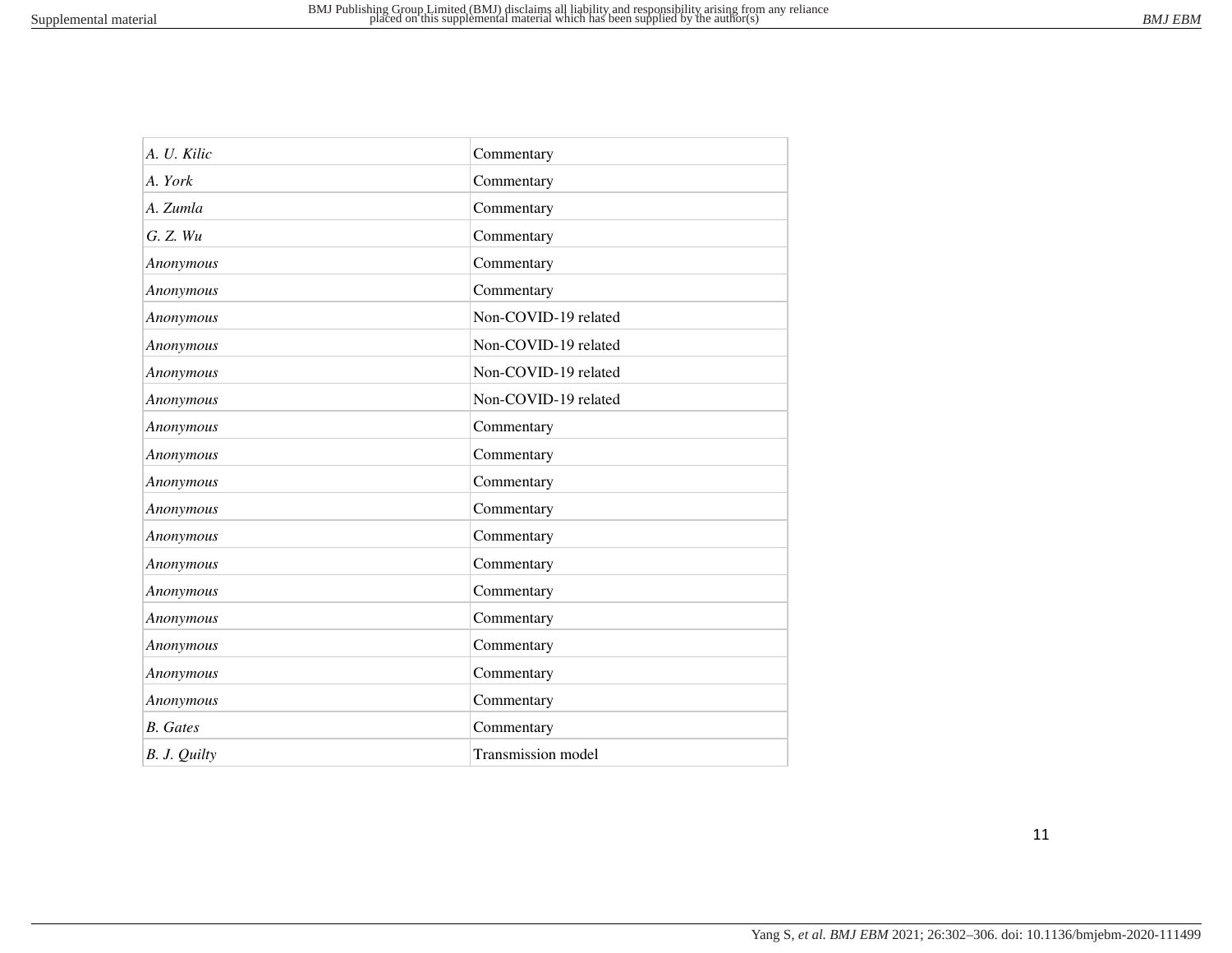| $B.$ Joob           | Commentary         |
|---------------------|--------------------|
| <b>B.</b> Manuel    | Commentary         |
| <b>B.</b> McCall    | Commentary         |
| B. Shanmugaraj      | Commentary         |
| <b>B.</b> Tang      | Transmission model |
| <b>B.</b> Tang      | Commentary         |
| B. Xu               | Commentary         |
| C. B. E. M. Reusken | Commentary         |
| C. B. Reusken       | Commentary         |
| C. Biscayart        | Commentary         |
| C. Calisher         | Commentary         |
| C. Del Rio          | Commentary         |
| C. Dunlop           | Commentary         |
| C. H. Watts         | Commentary         |
| C. Harrison         | Commentary         |
| C. I. Paules        | Commentary         |
| $C.$ Lin            | Case report        |
| C. Mattiuzzi        | Commentary         |
| $C. Q.$ Ling        | Commentary         |
| C. Ronco            | Commentary         |
| C. Sheridan         | Commentary         |
| C. Sohrabi          | Duplicate          |
| $C.$ W. Lu          | Commentary         |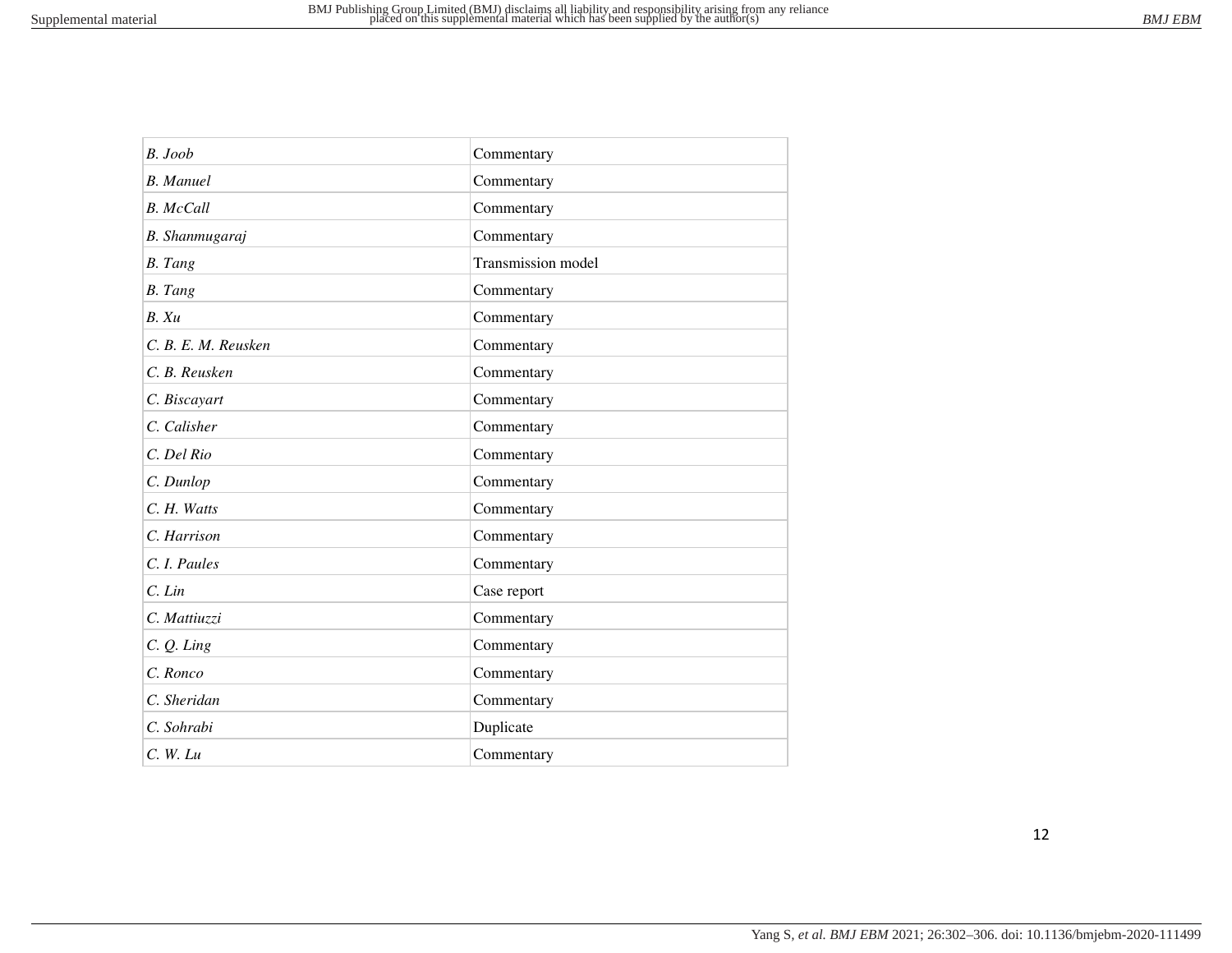| C. Wood              | Commentary                   |
|----------------------|------------------------------|
| C. Xiao              | Commentary                   |
| C. Y. Lin            | In vivo/in vitro lab studies |
| C. Yeo               | Commentary                   |
| Chang                | Commentary                   |
| D. A. Schwartz       | Commentary                   |
| D. B. Jernigan       | Commentary                   |
| D. Benvenuto         | Transmission model           |
| D. Caselli           | Commentary                   |
| D. J. Kelvin         | Commentary                   |
| D. K. Bonilla-Aldana | Transmission model           |
| D. K. T. Li          | Commentary                   |
| D. L. Heymann        | Commentary                   |
| D. L. Swerdlow       | Commentary                   |
| D. Lewis             | Commentary                   |
| $D.$ $Lu$            | Commentary                   |
| D. Lu                | Commentary                   |
| $D.$ $Lu$            | Commentary                   |
| D. M. Elston         | Commentary                   |
| D. MacKenzie         | Commentary                   |
| D. MacKenzie         | Commentary                   |
| D. MacKenzie         | Commentary                   |
| D. MacKenzie         | Commentary                   |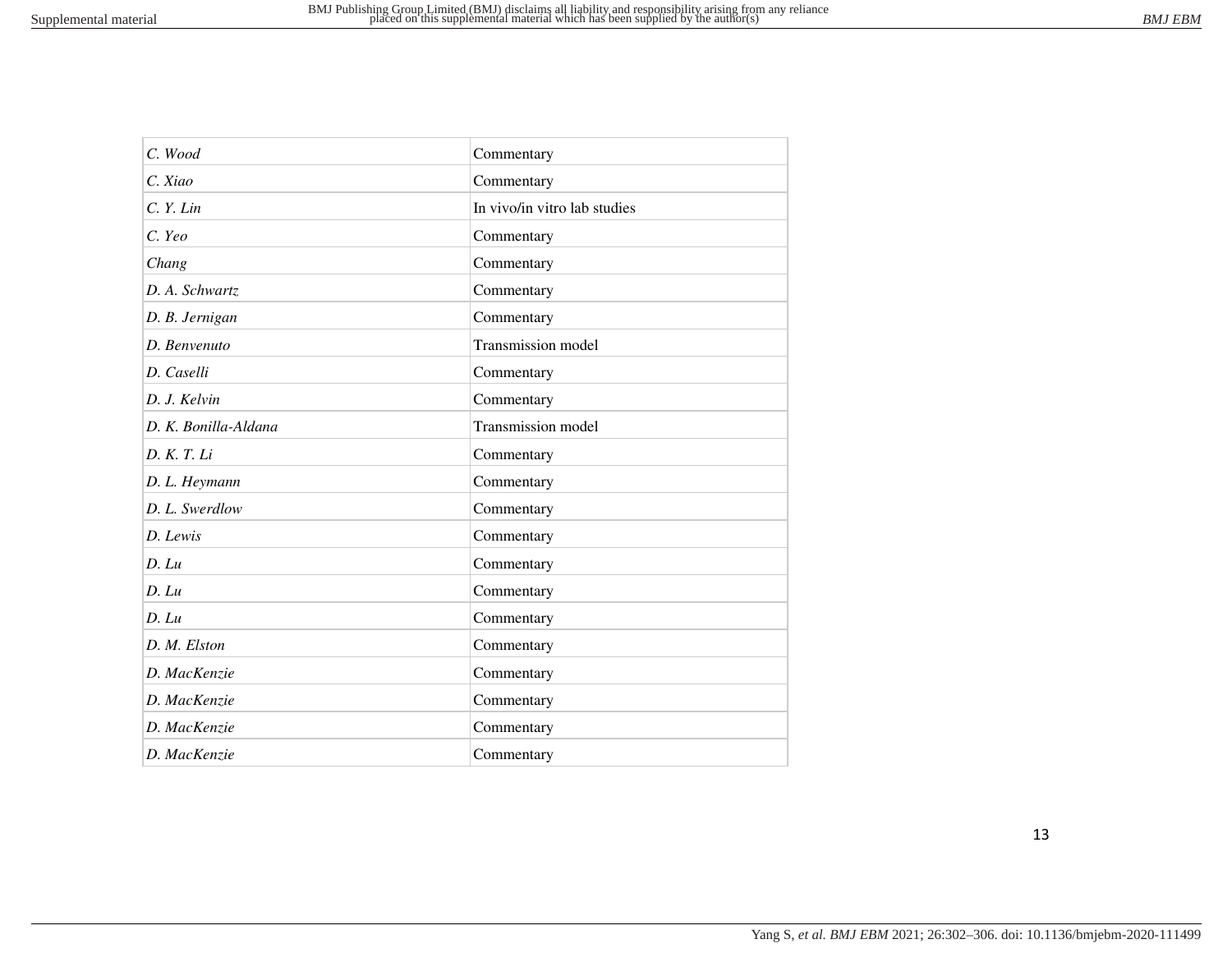| D. MacKenzie  | Commentary         |
|---------------|--------------------|
| Anonymous     | Commentary         |
| E. Bischof    | Commentary         |
| E. Burhan     | Case report        |
| E. Callaway   | Commentary         |
| Anonymous     | Commentary         |
| E.D. Tenda    | Case report        |
| E. Dahl       | Transmission model |
| E. Dong       | Commentary         |
| E. J. Rubin   | Commentary         |
| E. J. Rubin   | Commentary         |
| E. Livingston | Commentary         |
| E. Mahase     | Commentary         |
| E. Mahase     | Commentary         |
| E. Mahase     | Commentary         |
| E. Mahase     | Commentary         |
| E. Mahase     | Commentary         |
| E. Mahase     | Commentary         |
| E. Mahase     | Commentary         |
| E. Mahase     | Commentary         |
| E. Mahase     | Commentary         |
| E. Mahase     | Commentary         |
| E. Mahase     | Commentary         |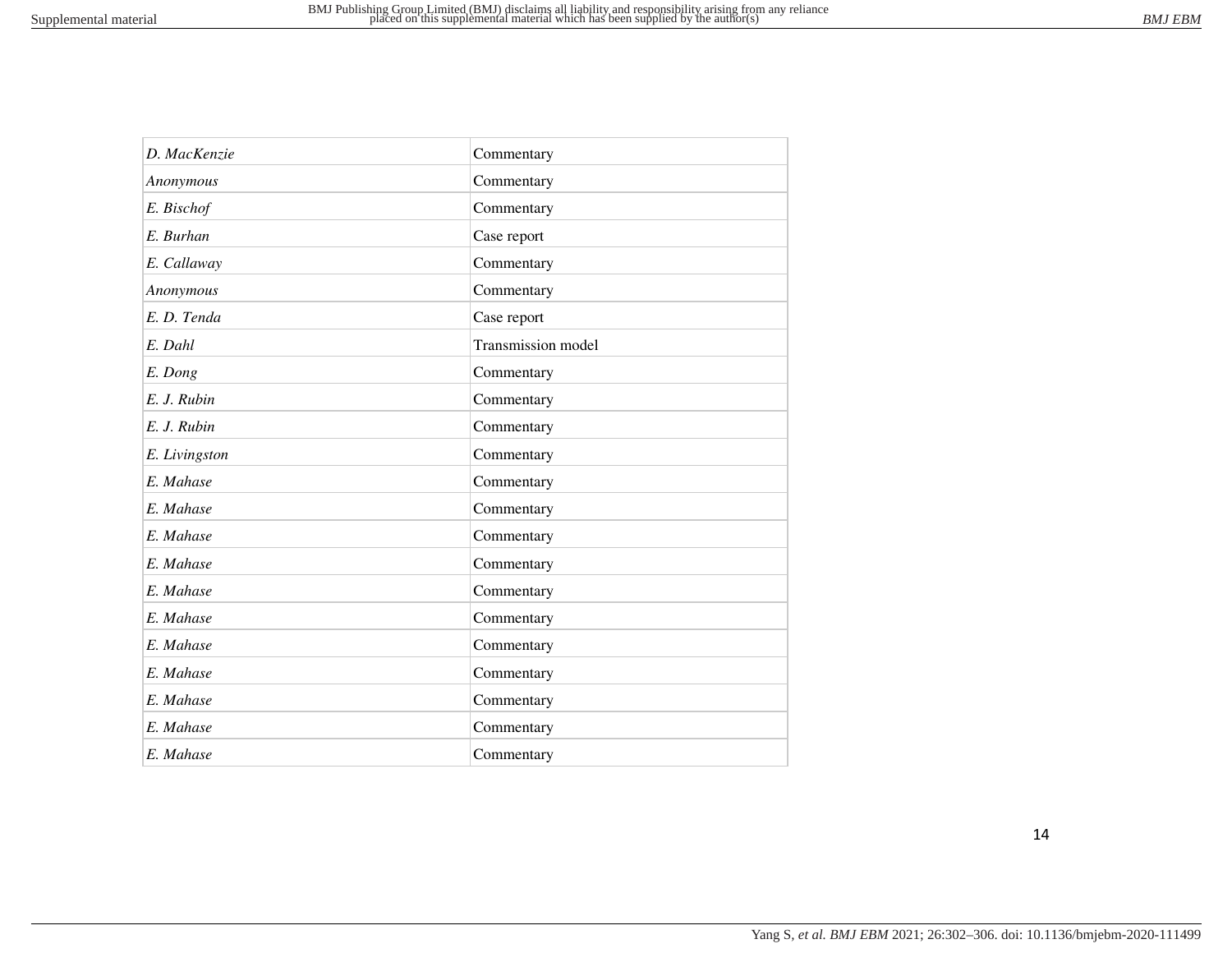| E. Mahase          | Commentary                   |
|--------------------|------------------------------|
| E. Mahase          | Commentary                   |
| E. Stoye           | Commentary                   |
| E. Y. P. Lee       | Commentary                   |
| F. Albarello       | Case report                  |
| F. Carinci         | Commentary                   |
| F. Dastan          | In vivo/in vitro lab studies |
| F. Yu              | In vivo/in vitro lab studies |
| G. A. Poland       | Commentary                   |
| G. Favre           | Commentary                   |
| G. Ippolito        | Commentary                   |
| G. J. G. Asmundson | Commentary                   |
| G.K. Goh           | In vivo/in vitro lab studies |
| G. Kampf           | In vivo/in vitro lab studies |
| G. Kampf           | Duplicate                    |
| G. Lippi           | Commentary                   |
| G. Maclaren        | Commentary                   |
| G. Pullano         | Transmission model           |
| G. Viceconte       | Commentary                   |
| G. Yang            | Commentary                   |
| H. Allahverdipour  | Commentary                   |
| H. B. Emma         | Case report                  |
| H. B. Pang         | Not published in English     |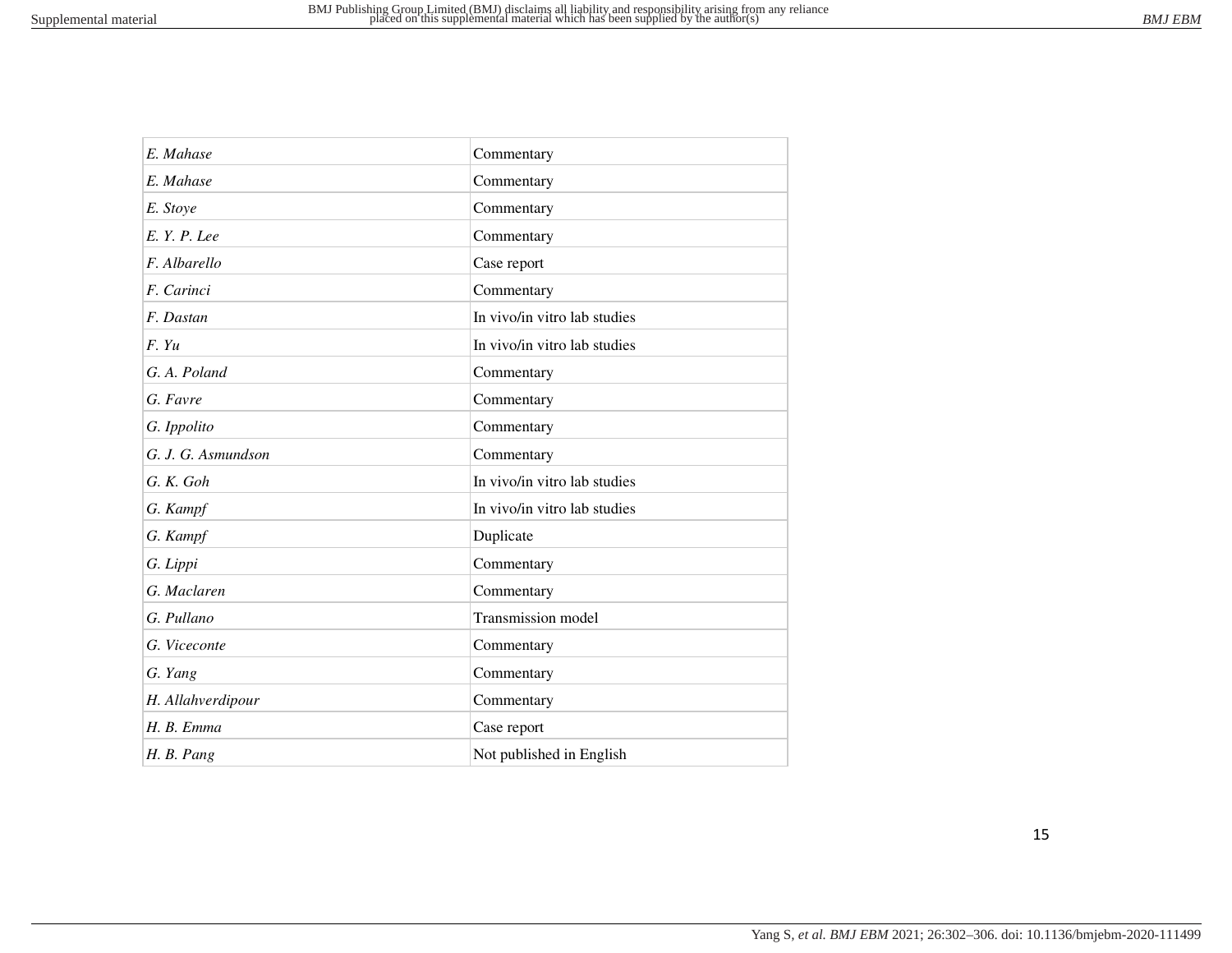| H. Catton       | Commentary               |
|-----------------|--------------------------|
| H. Duan         | Commentary               |
| H. Imai         | Commentary               |
| H. J. Wang      | Not published in English |
| H. J. Wang      | Not published in English |
| $H.$ Jin        | Commentary               |
| $H.$ $Kim$      | Commentary               |
| H. Luo          | Non-COVID-19 related     |
| H. Mowbray      | Commentary               |
| H. Mowbray      | Commentary               |
| H. N. Dhungana  | Commentary               |
| H. Nishiura     | Transmission model       |
| H. Nishiura     | Transmission model       |
| H. Nishiura     | Transmission model       |
| H. Qiu          | Not published in English |
| H. Shi          | Case report              |
| H. W. Cho       | Commentary               |
| H. Wang         | Transmission model       |
| H. Zhang        | Commentary               |
| I. Kickbusch    | Commentary               |
| I. Seah         | Commentary               |
| J. A. Al-Tawfiq | Commentary               |
| J. Aw           | Commentary               |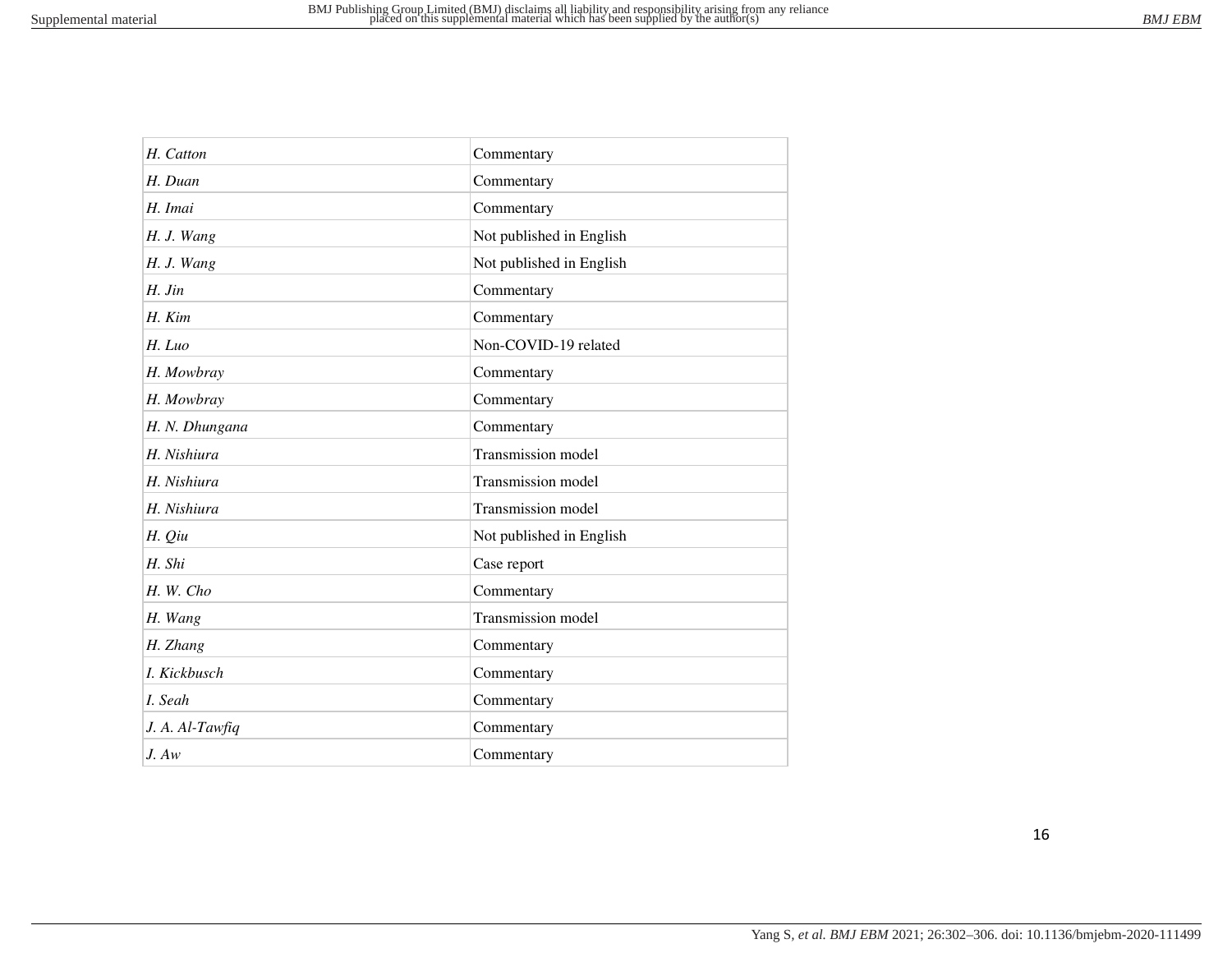| J. C. H. Cheung  | Commentary                    |
|------------------|-------------------------------|
| J. Chen          | Non-COVID-19 related          |
| J. Chiodini      | Commentary                    |
| J. Cohen         | Commentary                    |
| J. Cohen         | Commentary                    |
| J. Cohen         | Commentary                    |
| J. DiRenna       | Commentary                    |
| J. E. L. Wong    | Commentary                    |
| J. E. Morley     | Commentary                    |
| J. F. Chan       | In vivo/in vitro lab studies  |
| J. G. Xia        | Not published in Jan/Feb 2020 |
| J. H. Ryu        | In vivo/in vitro lab studies  |
| J. H. Tanne      | Commentary                    |
| J. H. Yoo        | Commentary                    |
| J. Hamzelou      | Commentary                    |
| J. Hellewell     | Transmission model            |
| J. Lei           | Case report                   |
| J. Li            | Commentary                    |
| J. Lim           | Commentary                    |
| J. Lim           | Case report                   |
| J. N. Nkengasong | Commentary                    |
| J. P. Kanne      | Commentary                    |
| J. Pang          | Duplicate                     |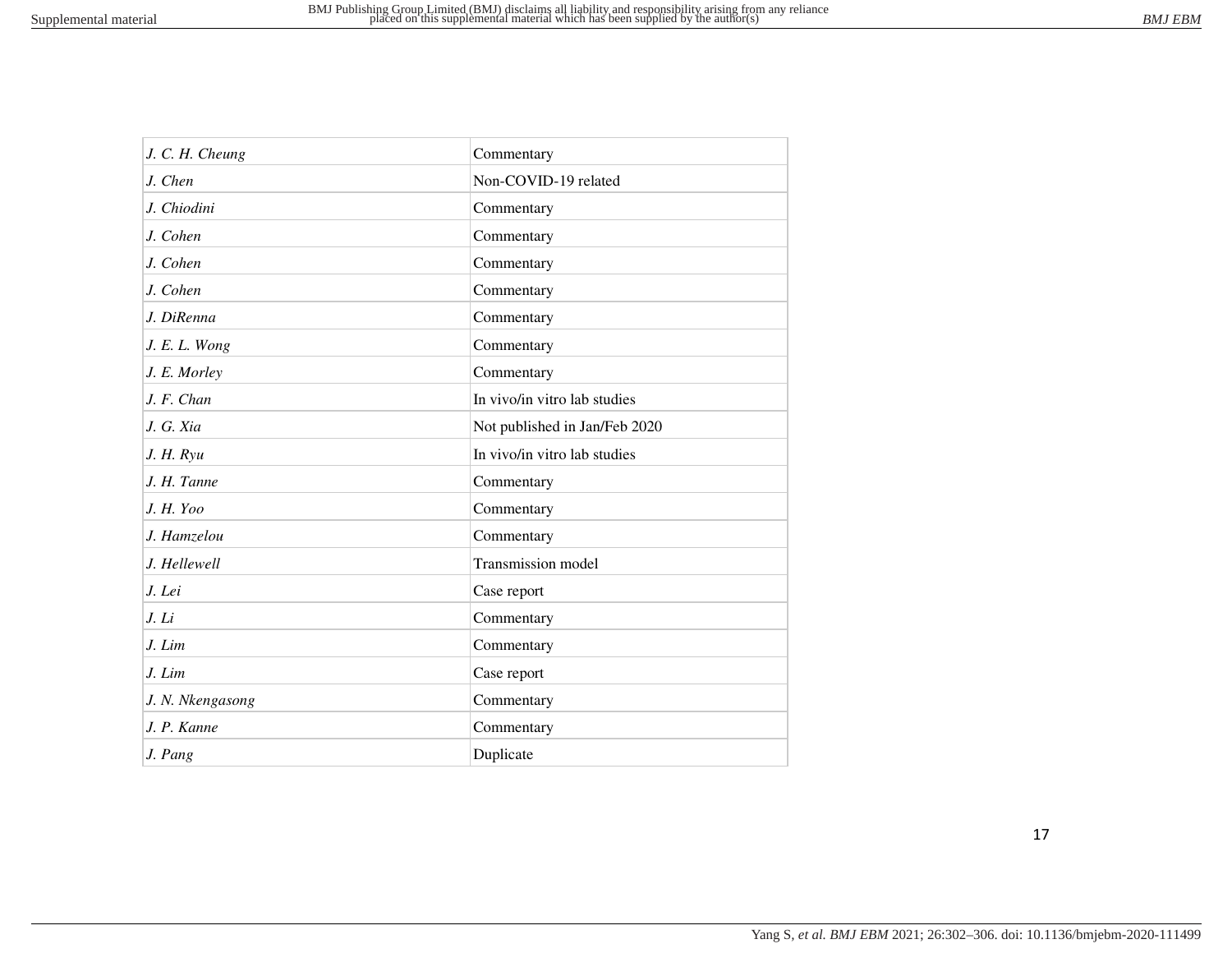| J. Parry      | Commentary                   |
|---------------|------------------------------|
| J. Parry      | Commentary                   |
| J. Parry      | Commentary                   |
| J. Parry      | Commentary                   |
| J. Qiao       | Commentary                   |
| J. Ribeiro    | Commentary                   |
| J. Riou       | Transmission model           |
| J. Rocklov    | Transmission model           |
| J. S. Ji      | Commentary                   |
| J. She        | Transmission models          |
| J. Stebbing   | In vivo/in vitro lab studies |
| J. T. Wu      | Transmission model           |
| J. W. Tang    | Commentary                   |
| J. W. Wang    | Commentary                   |
| J. Wang       | Commentary                   |
| J. Watkins    | Commentary                   |
| J. Wei        | Case report                  |
| J. Y. Kim     | Commentary                   |
| J.Y. Kim      | Case report                  |
| J. Y. Kim     | Case report                  |
| J. Y. Tay     | Commentary                   |
| J. Zarocostas | Commentary                   |
| J. Zhang      | Commentary                   |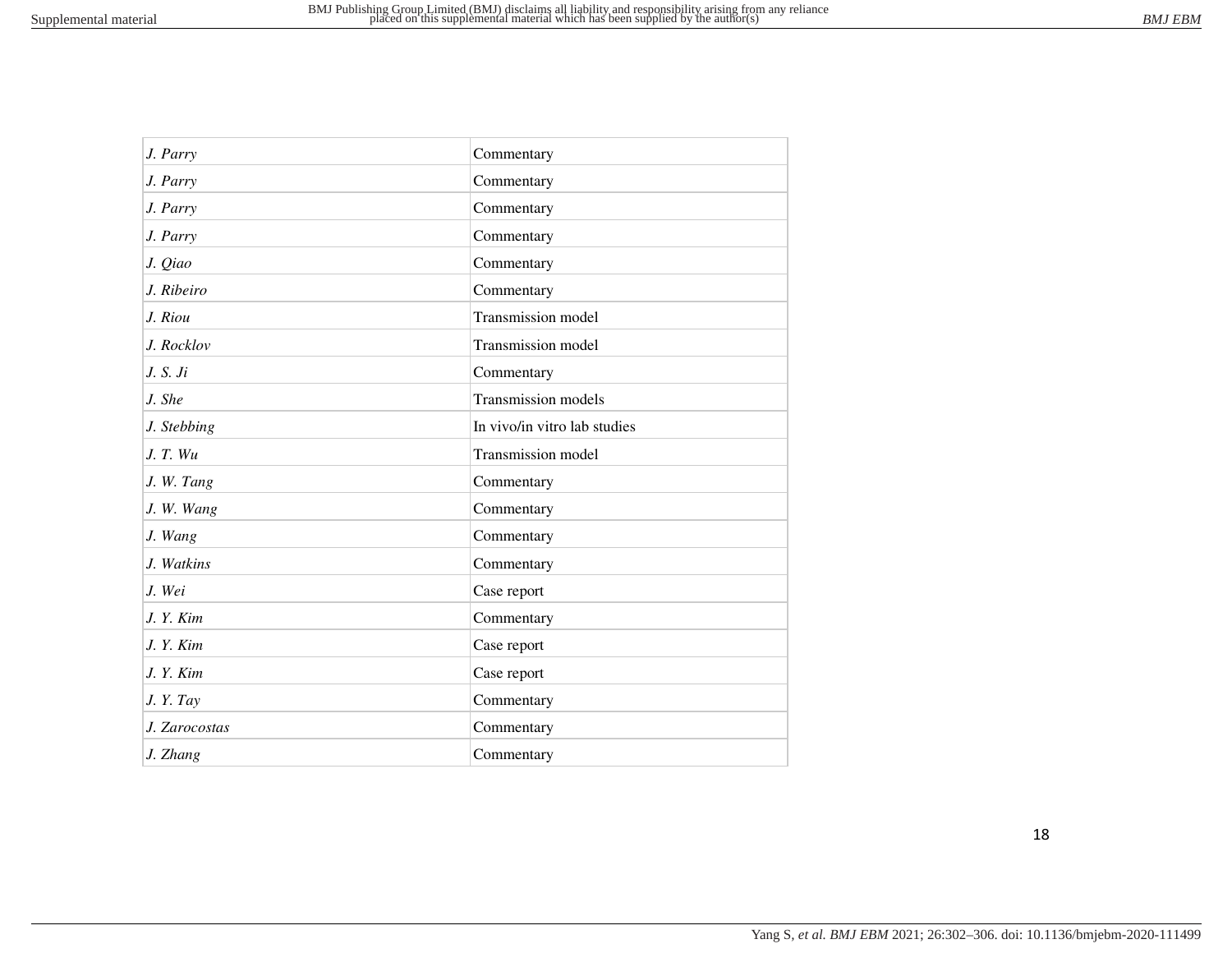| J. Zhang         | Commentary                    |
|------------------|-------------------------------|
| J. Zhang         | Transmission model            |
| K. Da Zhuang     | Commentary                    |
| K. Gostic        | Transmission model            |
| K. Jalava        | Commentary                    |
| K. Kuca          | Commentary                    |
| K. Kupferschmidt | Commentary                    |
| K. L. Bajema     | Commentary                    |
| K. Mizumoto      | Transmission model            |
| K. O. Kwok       | Commentary                    |
| K. Q. Kam        | Case reports                  |
| K. Roosa         | Transmission model            |
| K. S. Lee        | Commentary                    |
| K. Shimizu       | Commentary                    |
| K. Shirato       | In vivo/in vitro lab studies  |
| L. Cabrini       | Commentary                    |
| L. Chang         | Non-COVID-19 related          |
| L. Chen          | Commentary                    |
| L. Dong          | Not published in Jan/Feb 2020 |
| L. Duan          | Commentary                    |
| L. H. W. Lum     | Commentary                    |
| L. Kang          | Commentary                    |
| L. L. Ren        | In vivo/in vitro lab studies  |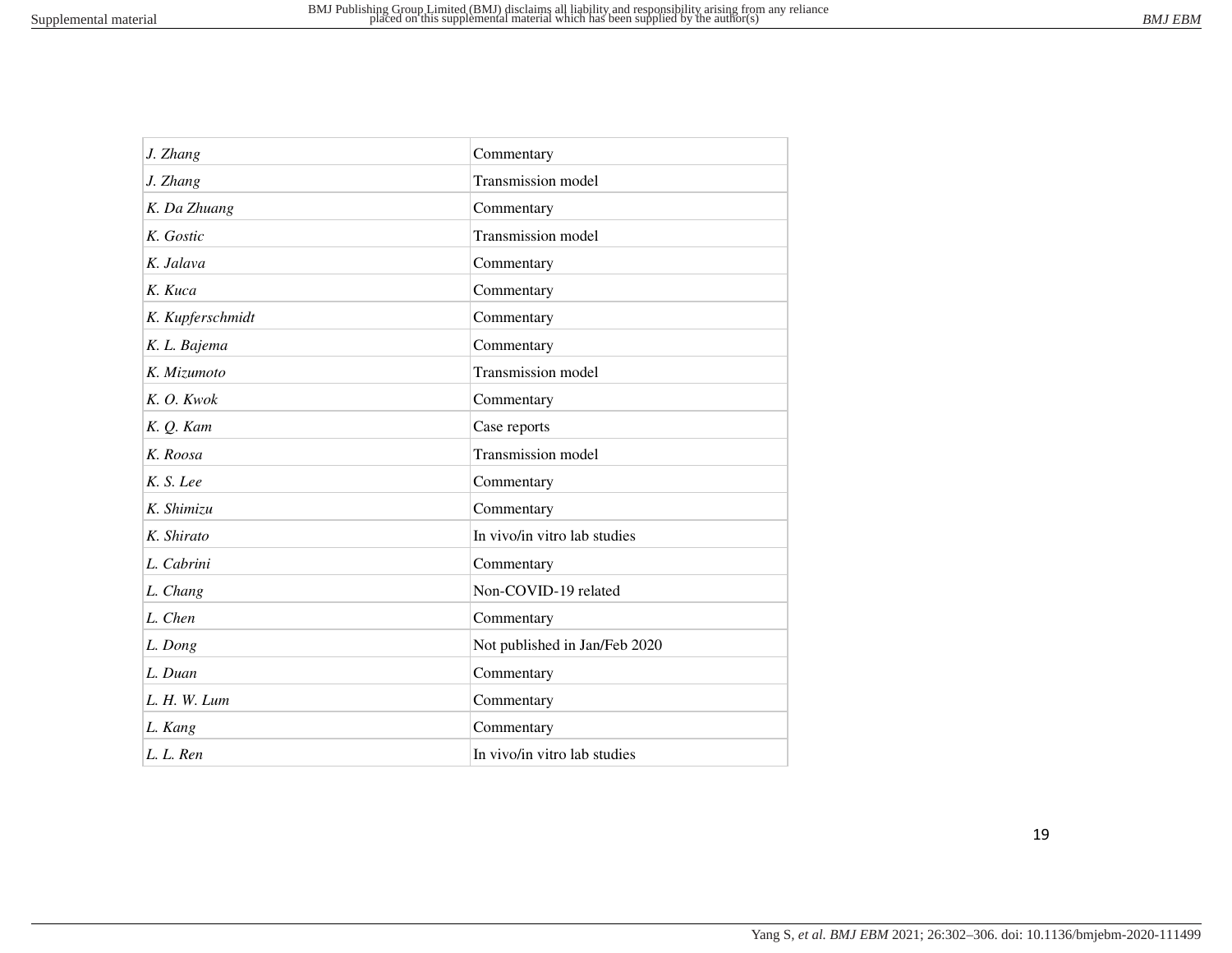| L. M. Koonin       | Can't find full text         |
|--------------------|------------------------------|
| L. O. Gostin       | Commentary                   |
| L. Pan             | Commentary                   |
| L. Pan             | Commentary                   |
| L. Shang           | Commentary                   |
| L. Shu             | Commentary                   |
| L. T. Phan         | Case reports                 |
| L. The             | Commentary                   |
| L. The             | Commentary                   |
| L. Van Cuong       | Case reports                 |
| L. Wang            | Commentary                   |
| L. Zhang           | Commentary                   |
| M. Alavi-Moghaddam | Commentary                   |
| M. Day             | Commentary                   |
| M. Day             | Commentary                   |
| M. E. Wilson       | Commentary                   |
| M. Fadel           | Commentary                   |
| M. Flear           | Commentary                   |
| M. Gilbert         | Transmission model           |
| M. K. Azwar        | Case reports                 |
| M. Ki              | Duplicate                    |
| M. L. Gravinatti   | In vivo/in vitro lab studies |
| M. Le Page         | Commentary                   |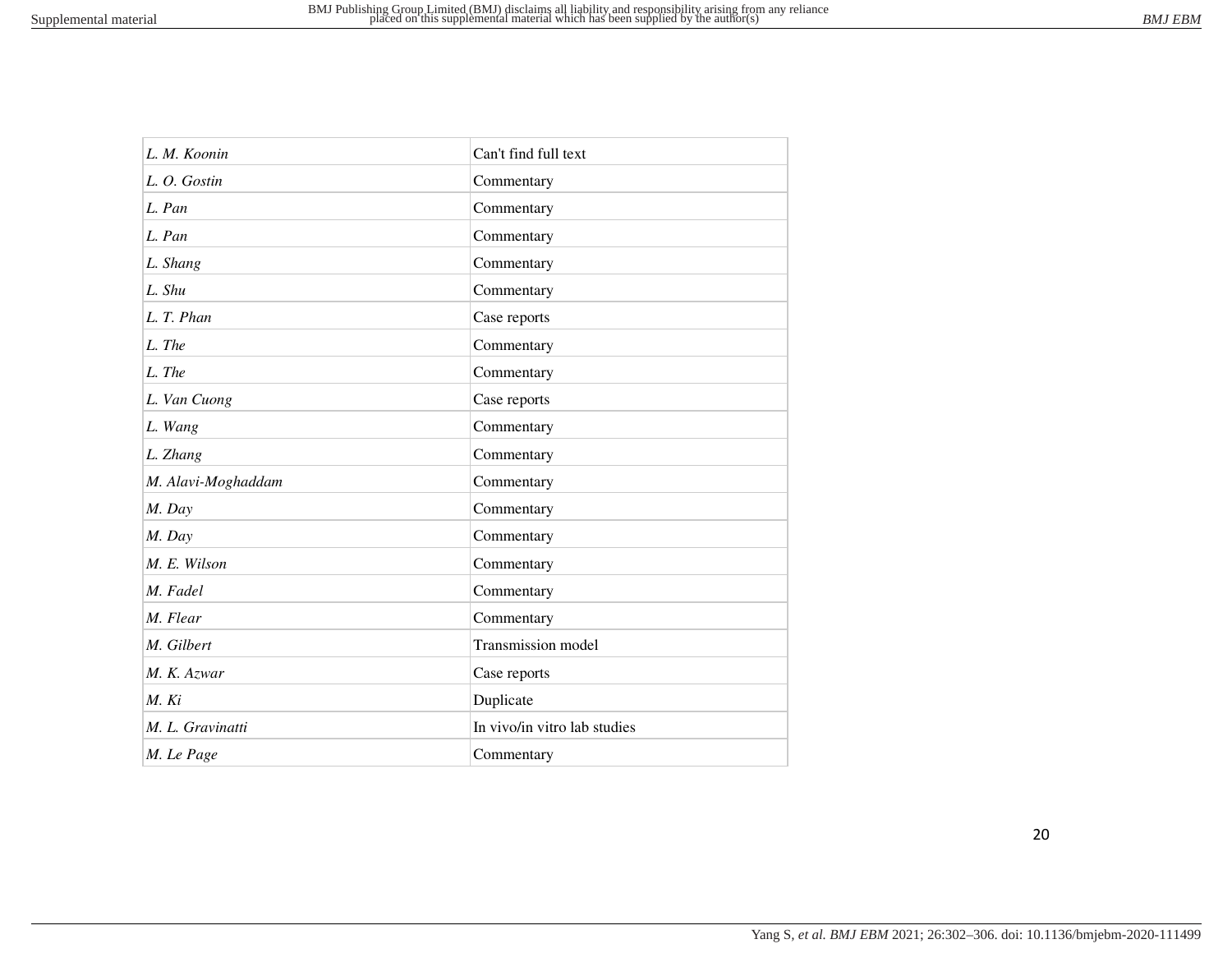| M. Le Page    | Commentary                   |
|---------------|------------------------------|
| M. Le Page    | Commentary                   |
| M. Makoni     | Commentary                   |
| M. P. Ward    | Commentary                   |
| M. Z. Zuo     | Commentary                   |
| N. Bhadelia   | Commentary                   |
| N. Haider     | Transmission model           |
| N. M. Linton  | Transmission model           |
| N. Wang       | Commentary                   |
| N. Wang       | In vivo/in vitro lab studies |
| $N.$ Wu       | Duplicate                    |
| N. Zhu        | In vivo/in vitro lab studies |
| O. Editorial  | Commentary                   |
| P. Aavitsland | Commentary                   |
| P. Boldog     | Transmission model           |
| P. Chatterjee | Commentary                   |
| P. Chen       | Commentary                   |
| P. Colson     | Commentary                   |
| P. Colson     | Commentary                   |
| P. Huang      | Case report                  |
| P. I. Lee     | Commentary                   |
| P. I. Lee     | Commentary                   |
| P. J. Lillie  | Case report                  |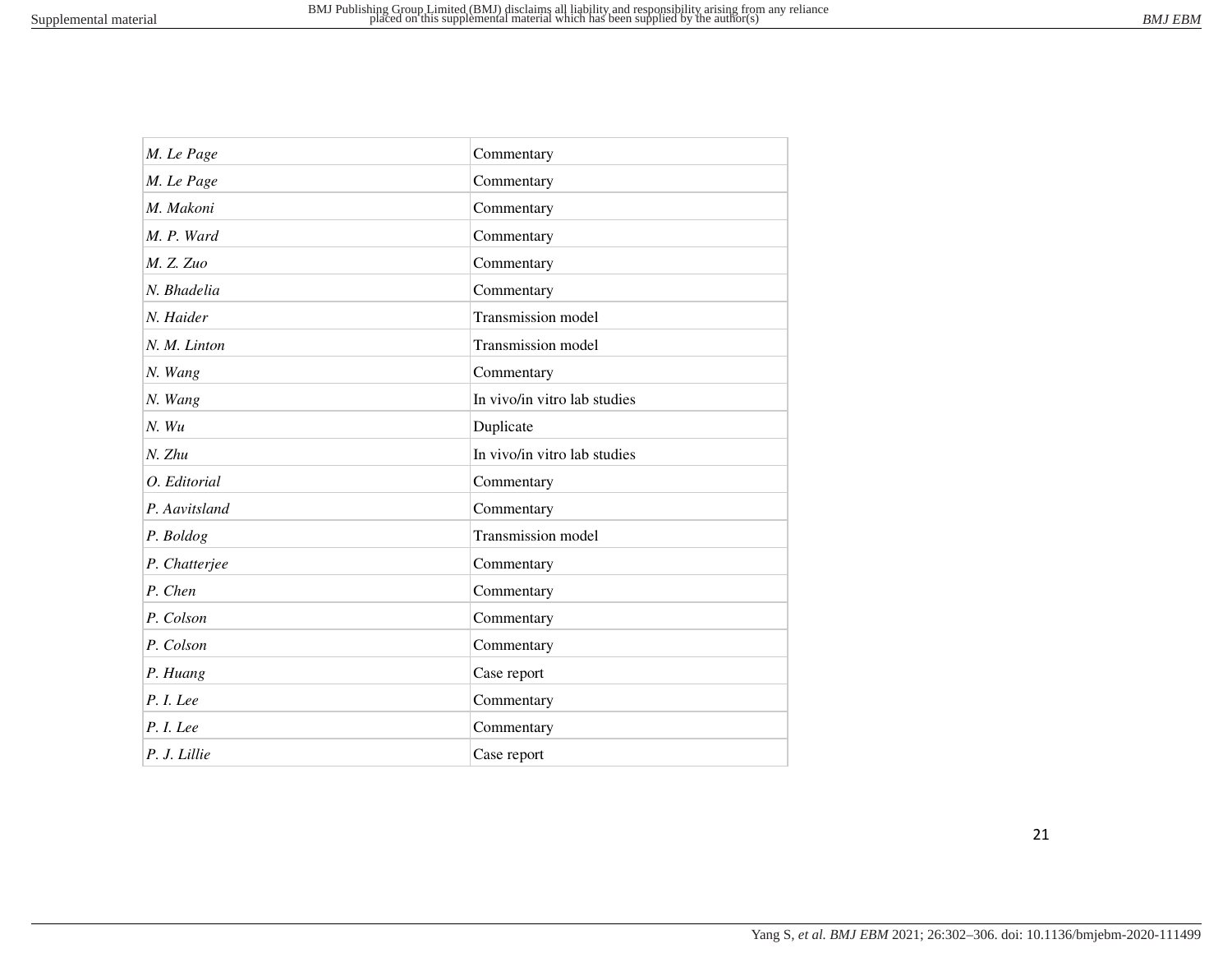| P. Liu               | Case report                  |
|----------------------|------------------------------|
| P. M. D. M. Carvalho | Commentary                   |
| P. Moss              | Commentary                   |
| P. Okada             | Case report                  |
| P. Richardson        | Commentary                   |
| P. Sookaromdee       | Commentary                   |
| P. Sun               | Duplicate                    |
| P. Sun               | Duplicate                    |
| P. Vetter            | Commentary                   |
| Q. Chen              | Commentary                   |
| Q. Liu               | Not published in English     |
| R. A. Kock           | Commentary                   |
| R. Azamfirei         | Commentary                   |
| R. Civljak           | Commentary                   |
| R. Duarte            | Commentary                   |
| R. F. Service        | Commentary                   |
| R. Habibi            | Commentary                   |
| R. Horton            | Commentary                   |
| R. Horton            | Commentary                   |
| R. L. Kruse          | In vivo/in vitro lab studies |
| R. L. Kruse          | In vivo/in vitro lab studies |
| R. Li                | In vivo/in vitro lab studies |
| $R.$ $Lu$            | In vivo/in vitro lab studies |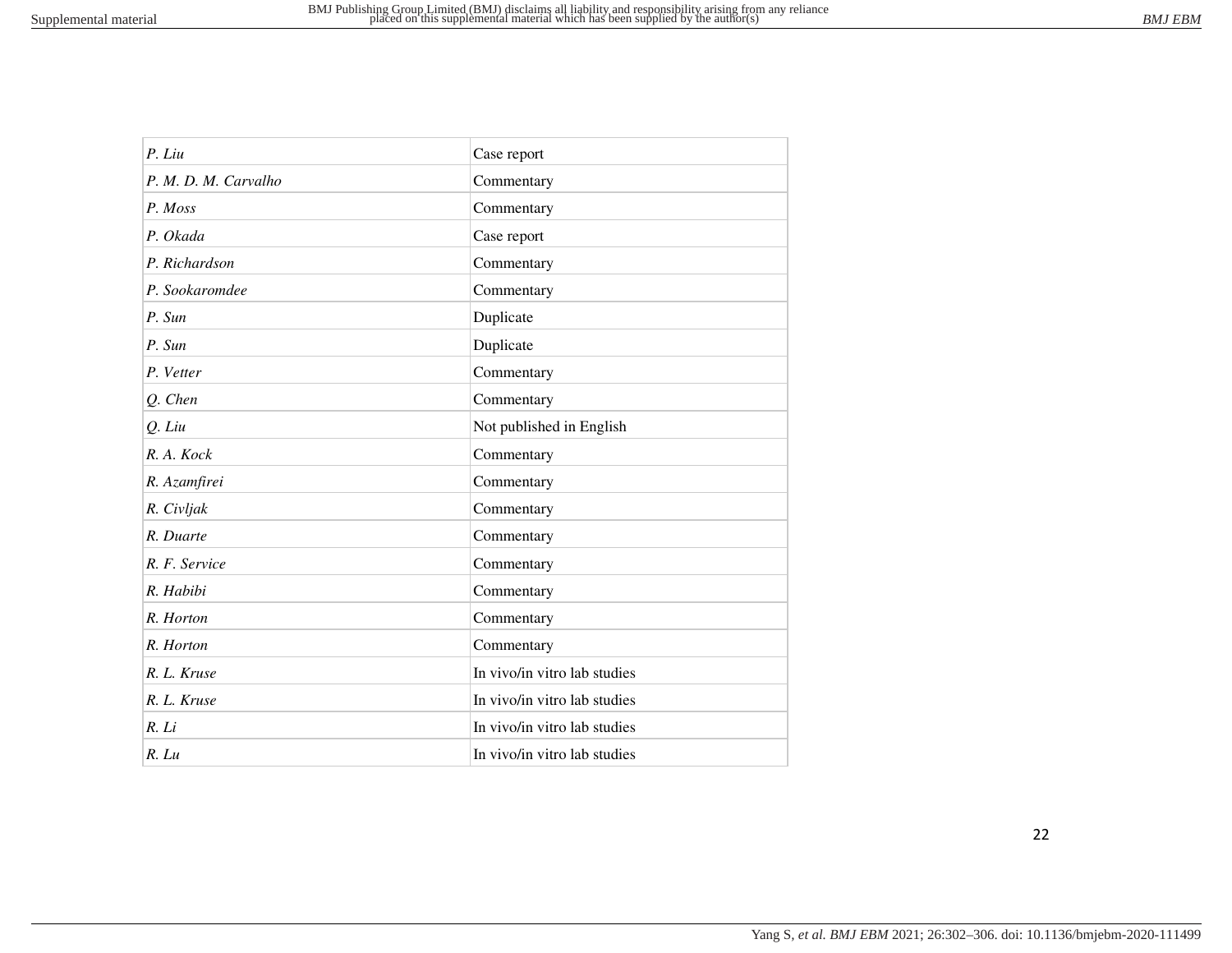| R. N. Thompson  | Transmission model           |
|-----------------|------------------------------|
| R. Nazareth     | Non-COVID-19 related         |
| R. S. Wax       | Commentary                   |
| R. Thompson     | Commentary                   |
| $R$ . $Xu$      | Case report                  |
| R.Y. Chung      | Commentary                   |
| R.Y. Dodd       | Commentary                   |
| S. A. Plotkin   | Commentary                   |
| S. B. Stoecklin | Transmission model           |
| S. Bhosale      | Commentary                   |
| S. C. Park      | Commentary                   |
| S. Chen         | Commentary                   |
| S. Cleemput     | In vivo/in vitro lab studies |
| S. H. Ebrahim   | Commentary                   |
| S. H. Ebrahim   | Commentary                   |
| S. H. Oh        | Can't find full text         |
| S. Jiang        | In vivo/in vitro lab studies |
| S. Jiang        | In vivo/in vitro lab studies |
| S. Jiang        | In vivo/in vitro lab studies |
| S. Jiang        | Commentary                   |
| S. Jiang        | Commentary                   |
| S. Kannan       | Duplicate                    |
| S. Khan         | Commentary                   |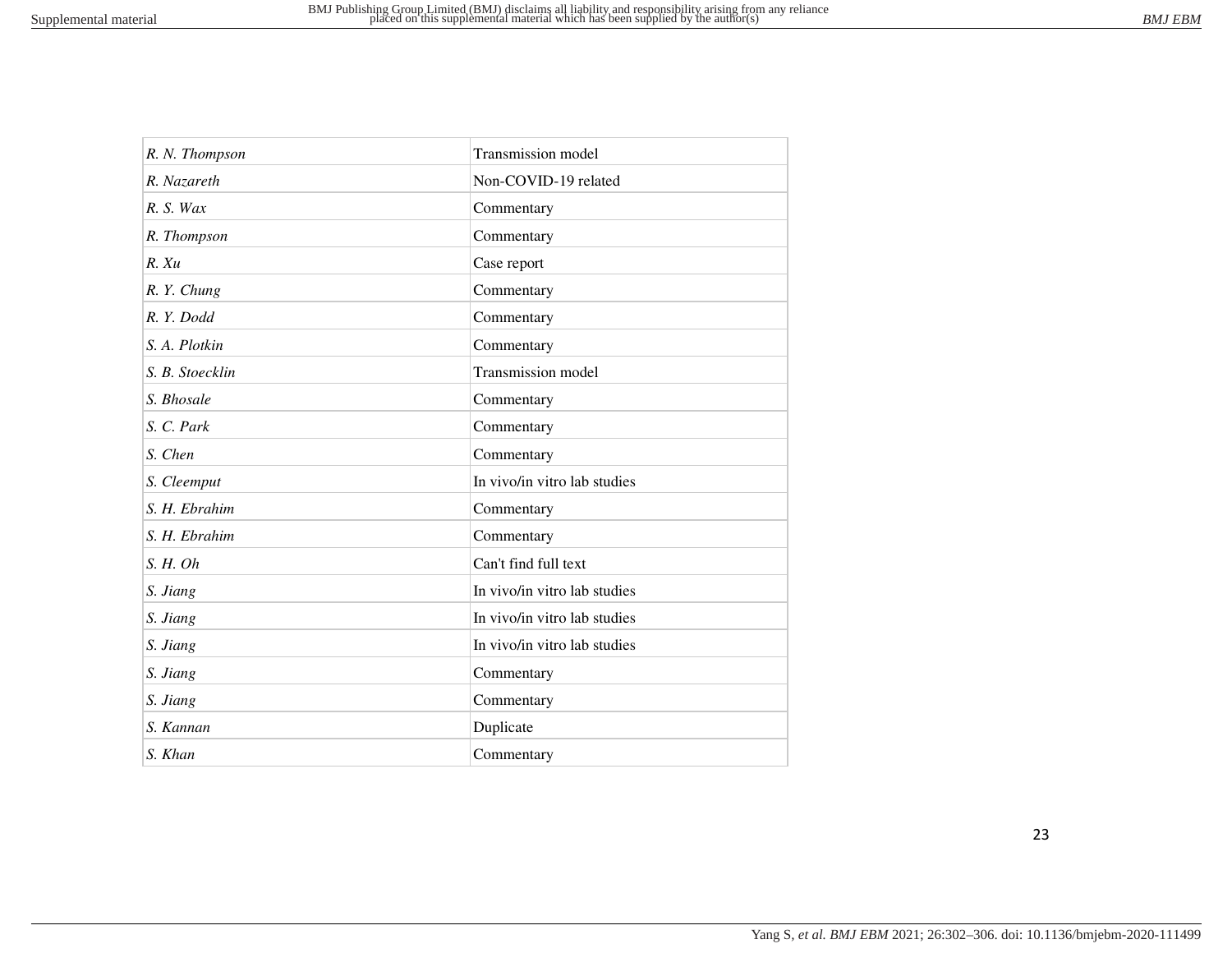| S. Khan      | Commentary         |
|--------------|--------------------|
| S. Khan      | Commentary         |
| S. L. Liu    | Commentary         |
| S. L. Liu    | Commentary         |
| S. L. Zhai   | Commentary         |
| S. Liu       | Commentary         |
| S. M. Jung   | Transmission model |
| S. M. Jung   | Transmission model |
| S. Mallapaty | Commentary         |
| S. Perlman   | Commentary         |
| S. Q. Deng   | Duplicate          |
| S. Ryu       | Duplicate          |
| S. Setiati   | Commentary         |
| S. Spina     | Commentary         |
| S. Y. Ren    | Commentary         |
| S. Y. Ren    | Commentary         |
| S. Yang      | Transmission model |
| S. Yasri     | Commentary         |
| S. Yasri     | Commentary         |
| S. Zhang     | Transmission model |
| S. Zhao      | Commentary         |
| S. Zhao      | Transmission model |
| S. Zhao      | Commentary         |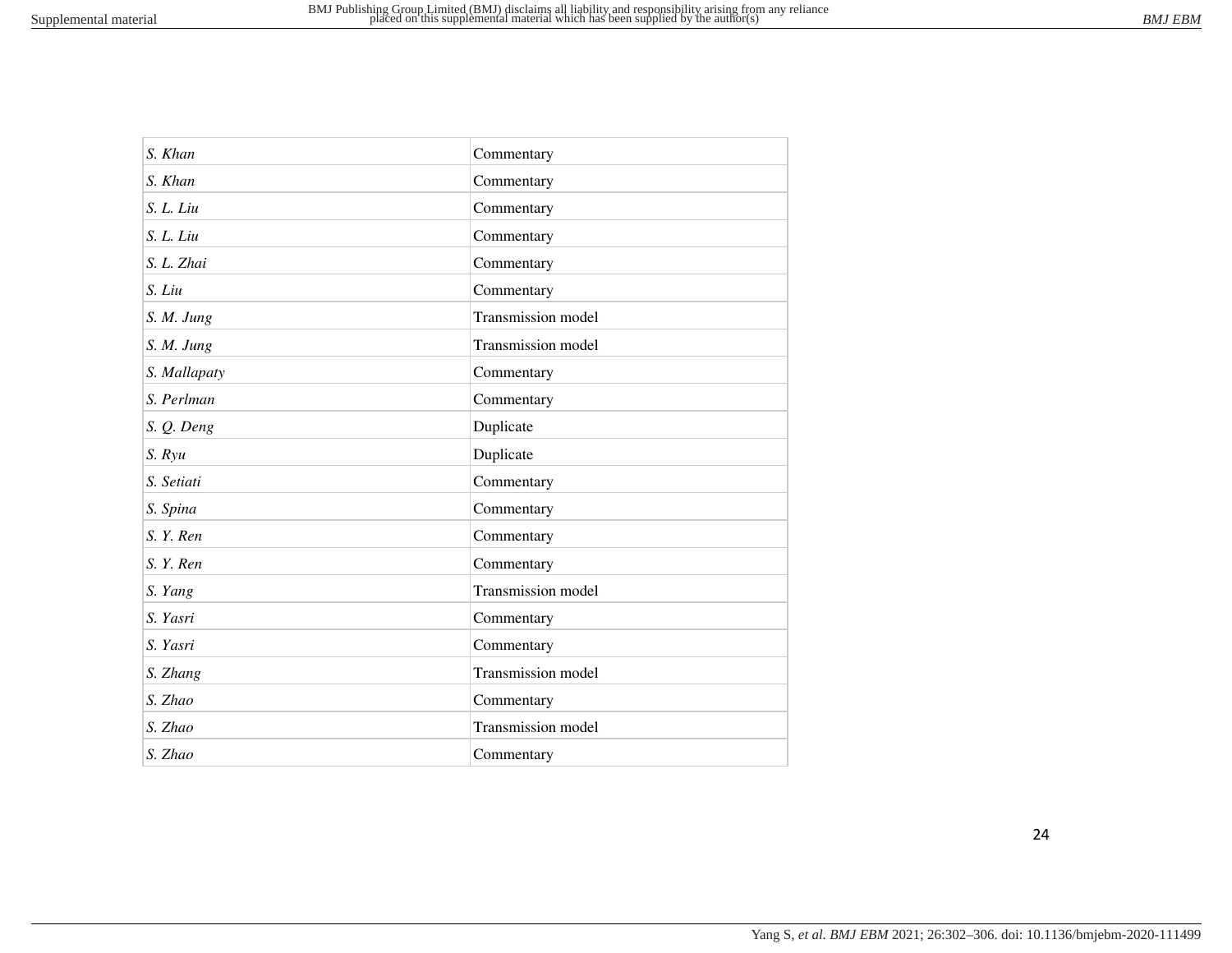| T. A. Ghebreyesus             | Commentary           |
|-------------------------------|----------------------|
| T. Ahmad                      | Commentary           |
| T. Burki                      | Commentary           |
| T. Eurosurveillance Editorial | Commentary           |
| T. Eurosurveillance Editorial | Commentary           |
| T. Eurosurveillance Editorial | Commentary           |
| T. Hanscheid                  | Commentary           |
| T. K. Burki                   | Commentary           |
| T. Kirby                      | Commentary           |
| T. Kobayashi                  | Transmission model   |
| T. M. Chen                    | Transmission model   |
| T. Moberly                    | Commentary           |
| T. Moberly                    | Commentary           |
| T. Moberly                    | Commentary           |
| T. T. Yao                     | Non-COVID-19 related |
| T. T. Yao                     | Non-COVID-19 related |
| T. Zhou                       | Transmission model   |
| U. U. Rahman Qureshi          | Commentary           |
| V. C. C. Cheng                | Commentary           |
| V. Gallego                    | Commentary           |
| V. J. Munster                 | Commentary           |
| W. D. Rawlinson               | Commentary           |
| W. G. Carlos                  | Commentary           |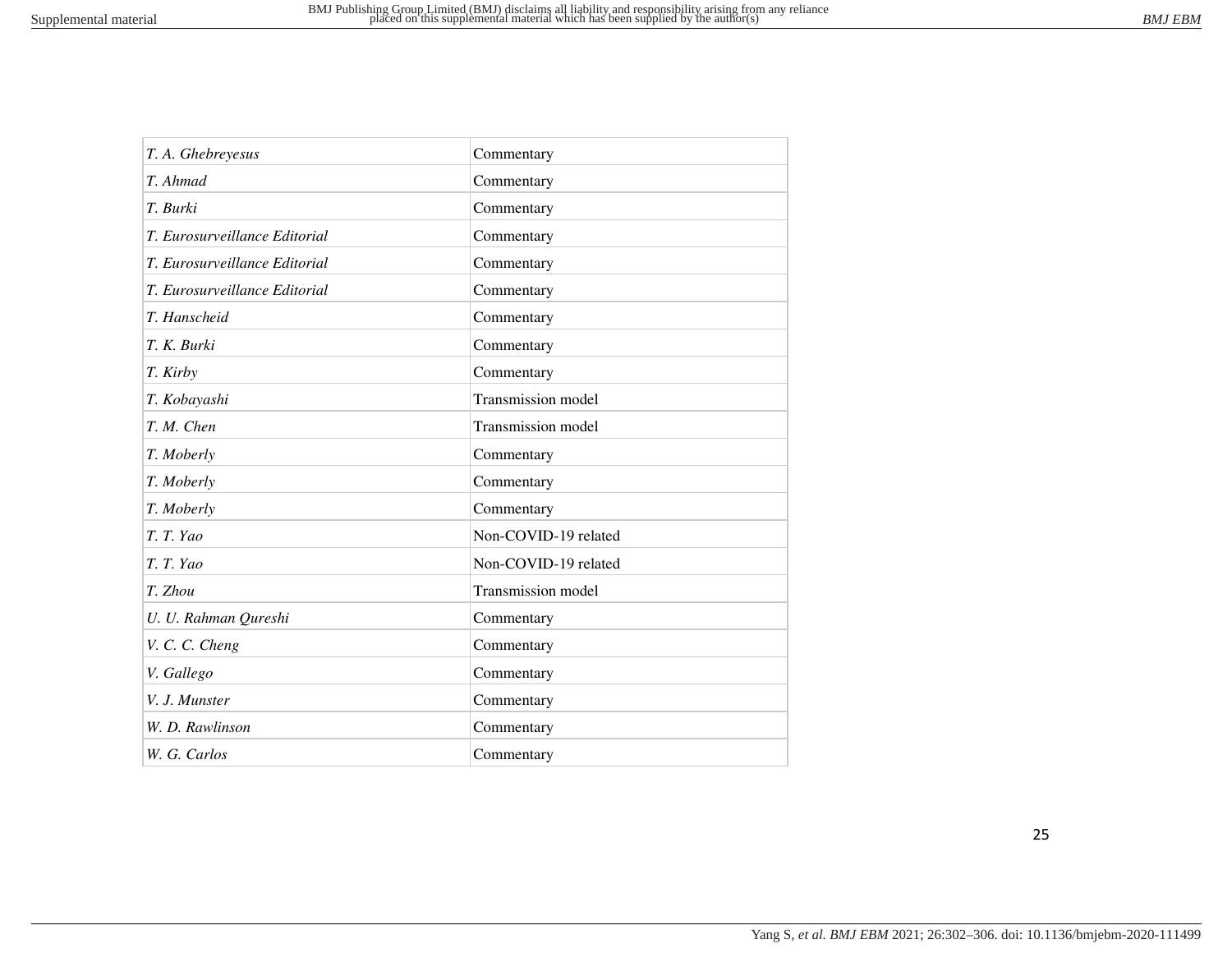| W. Glauser        | Commentary           |
|-------------------|----------------------|
| W. H. Huang       | Case report          |
| W. Hao            | Case report          |
| W. Hao            | Case report          |
| W. K. Silverstein | Case report          |
| W. Kohnen         | Commentary           |
| W. Li             | Commentary           |
| W. Liang          | Commentary           |
| W. M. Zhao        | Can't find full text |
| W. Sriwijitalai   | Commentary           |
| W. Zhou           | Commentary           |
| W. Zhu            | Commentary           |
| X. Chen           | Commentary           |
| X. Fu             | Transmission model   |
| X. Gu             | Commentary           |
| X. Hu             | Case report          |
| X. Jiang          | Commentary           |
| X. L. Ma          | Duplicate            |
| $X.$ $Lin$        | Case report          |
| X. Pan            | Case report          |
| X. Wang           | Case report          |
| X. Xu             | Case report          |
| X. Zhou           | Commentary           |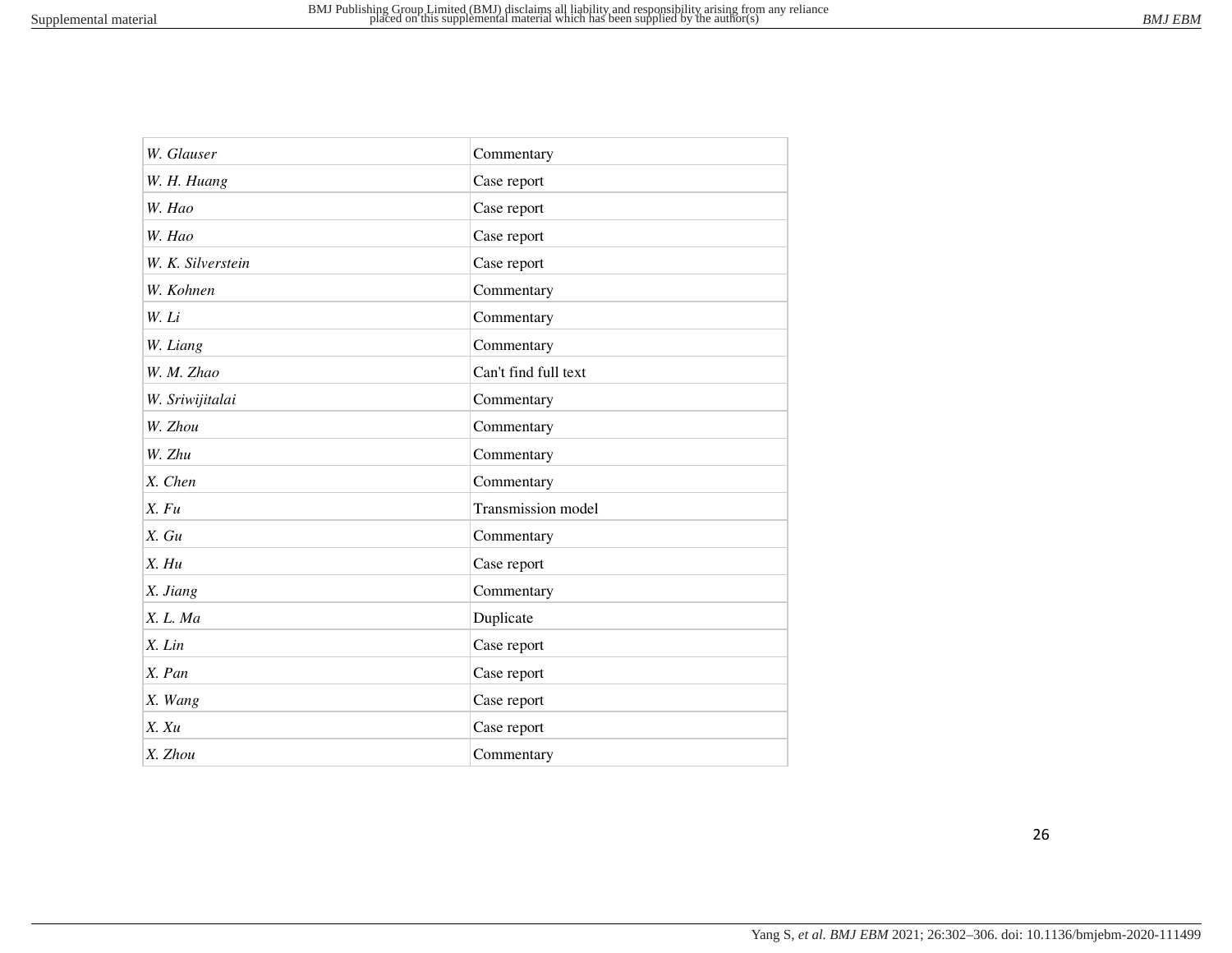| Y. Bai           | Case report                  |
|------------------|------------------------------|
| Y. Bao           | Commentary                   |
| Y. Berlin-Broner | Commentary                   |
| Y. C. Li         | Duplicate                    |
| Y. Chen          | Commentary                   |
| Y. Fang          | Case report                  |
| Y. Ji            | Commentary                   |
| Y. Liu           | Commentary                   |
| Y. Liu           | Commentary                   |
| Y. M. Arabi      | Duplicate                    |
| Y. N. Duan       | Case report                  |
| Y. Pan           | Commentary                   |
| Y. Pan           | Case report                  |
| Y. S. Malik      | In vivo/in vitro lab studies |
| Y. S. Malik      | In vivo/in vitro lab studies |
| Y. Shao          | Commentary                   |
| Y. T. Xiang      | Commentary                   |
| Y. T. Xiang      | Commentary                   |
| Y. Wang          | Commentary                   |
| Y. Wu            | In vivo/in vitro lab studies |
| Y. Xu            | Commentary                   |
| Y. Yang          | Commentary                   |
| Y. Yang          | Commentary                   |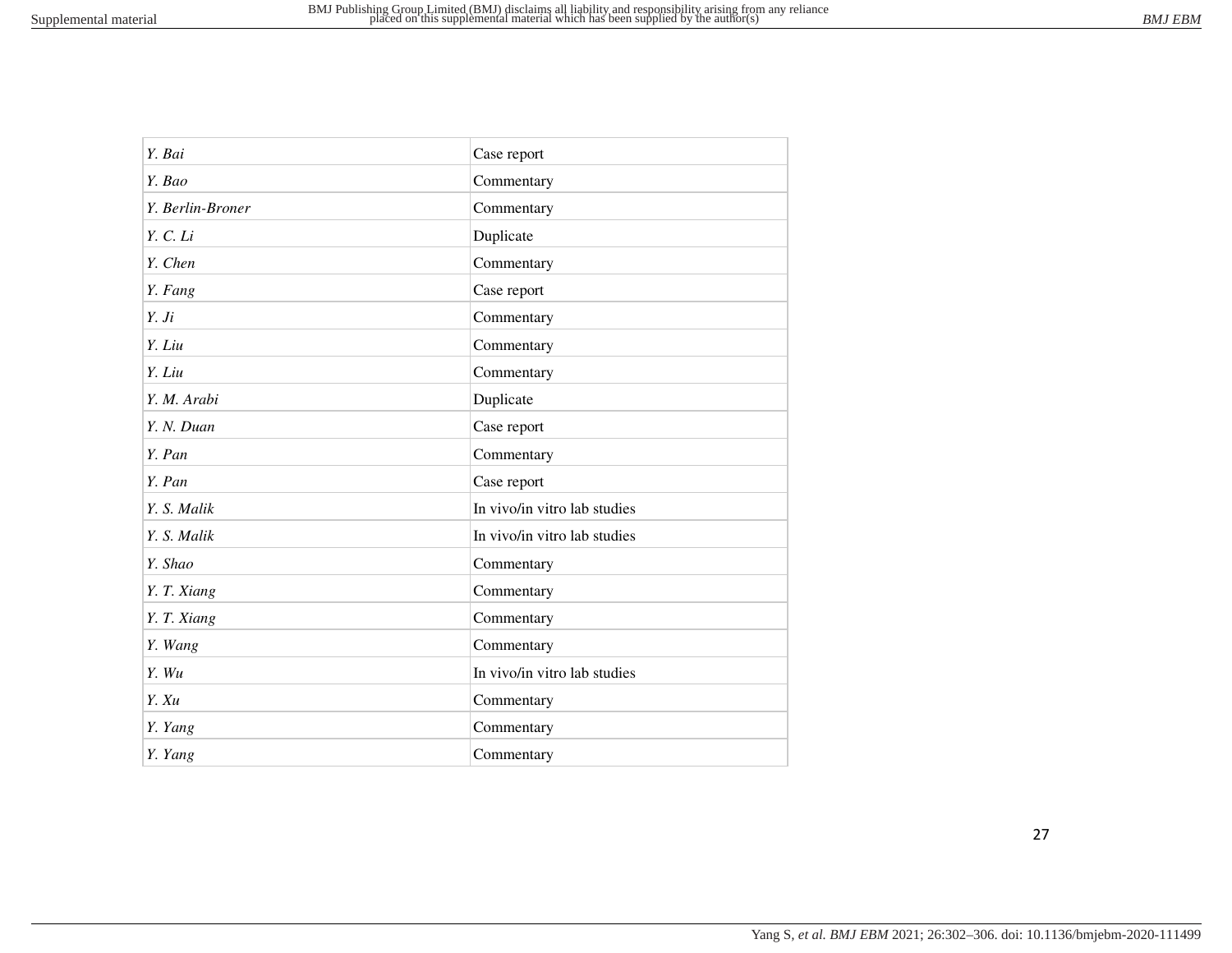| Y. Zeng       | Commentary                   |
|---------------|------------------------------|
| Z. Allam      | Commentary                   |
| Z. H. Feng    | Commentary                   |
| Z. Kmietowicz | Commentary                   |
| Z. L. Chen    | Transmission model           |
| Z. L. Chen    | Duplicate                    |
| Z. Li         | In vivo/in vitro lab studies |
| Z. M. Chen    | Commentary                   |
| Z. M. Chen    | Transmission model           |
| Z. M. Chen    | Duplicate                    |
| $Z$ . $Xu$    | Case report                  |
| $Z$ . $Xu$    | Commentary                   |
| Z. Zhang      | Case report                  |
| No author     | Commentary                   |
| No author     | Commentary                   |
| No author     | Commentary                   |
| No author     | Commentary                   |
| No author     | Commentary                   |
| No author     | Commentary                   |
| No author     | Commentary                   |
| I. Gentile    | Commentary                   |
| J. Xu         | In vivo/in vitro lab studies |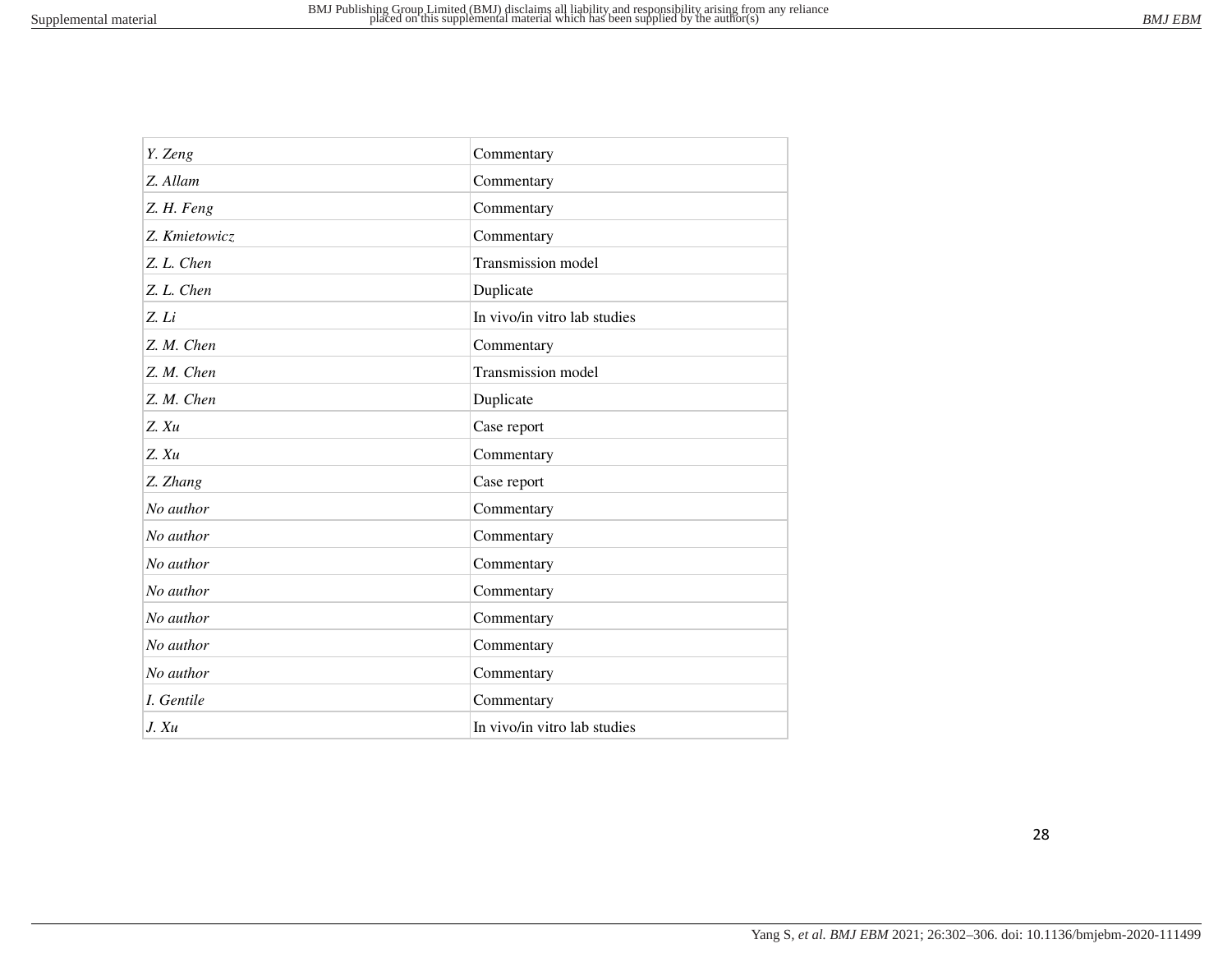#### *Table 6.* Included Studies and Their Characteristics

| Citation     | Type of study      | Impact<br>factor        | Citation<br>number      | Publication<br>date      | Country of<br>basis | Journal                                                                       | $#$ of<br>patients | $#$ of<br>studies | Topic of<br>study |
|--------------|--------------------|-------------------------|-------------------------|--------------------------|---------------------|-------------------------------------------------------------------------------|--------------------|-------------------|-------------------|
| T. Ai        | <b>Case Series</b> | 7.608                   | 650                     | 26-Feb-20                | China               | Radiology                                                                     | 1014               | N/A               | Diagnosis         |
| Y. M. Arabi  | Narrative review   | 18.967                  | 46                      | $10$ -Feb-20             | Saudi<br>Arabia     | <b>Intensive Care</b><br>Medicine                                             | N/A                | N/A               | Treatment         |
| J. A. Backer | Case series        | 7.421                   | 306                     | 06-Feb-20                | <b>Netherlands</b>  | Eurosurveillance                                                              | 88                 | N/A               | Pathogenesis      |
| M. Bassetti  | Narrative review   | 2.784                   | 59                      | 05-Feb-20                | Italy               | European Journal of<br>Clinical Investigation                                 | N/A                | N/A               | General           |
| A. Bernheim  | Case series        | 7.608                   | 272                     | 20-Feb-20                | China               | Radiology                                                                     | 121                | N/A               | Prognosis         |
| L. Bordi     | Case series        | 7.421                   | 11                      | $27$ -Feb-20             | Italy               | Eurosurveillance                                                              | 126                | N/A               | Diagnosis         |
| J. Cai       | Case series        | 9.055                   | 140                     | $28$ -Feb- $20$          | China               | <b>Clinical Infectious</b><br><b>Diseases</b>                                 | 10                 | N/A               | Diagnosis         |
| S. Carradori | Narrative review   | <b>Not</b><br>available | <b>Not</b><br>available | $27$ -Feb-20             | Italy               | Anti-Inflammatory and<br>Anti-Allergy Agents in<br><b>Medicinal Chemistry</b> | N/A                | N/A               | Treatment         |
| J. F. Chan   | Case series        | 59.102                  | 1638                    | $24$ -Jan-20             | China               | The Lancet                                                                    | 5                  | N/A               | Diagnosis         |
| L. Chang     | Narrative review   | 3.61                    | 97                      | $21$ -Feb-20             | China               | <b>Transfusion Medicine</b><br>Reviews                                        | N/A                | N/A               | General           |
| D. Chang     | Case series        | 51.273                  | 163                     | 7 Feb 2020   USA         |                     | Jama                                                                          | 13                 | N/A               | Diagnosis         |
| N. Chen      | Case series        | 59.102                  | 2687                    | $30$ -Jan-20             | China               | The Lancet                                                                    | 99                 | N/A               | Diagnosis         |
| H. Chen      | Case series        | 59.102                  | 661                     | 12-Feb-20                | China               | The Lancet                                                                    | 9                  | N/A               | Diagnosis         |
| W. Chen      | Cohort study       | 6.212                   | 59                      | 26-Feb-20                | China               | <b>Emerging Microbes</b><br>and Infections                                    | 57                 | N/A               | Diagnosis         |
| M. Chung     | Case series        | 7.608                   | 422                     | $31$ -Jan-20             | <b>USA</b>          | Radiology                                                                     | 21                 | N/A               | Prognosis         |
| C. Columbus  | Narrative review   | <b>Not</b><br>available | 1                       | $26$ -Feb-20 $\vert$ USA |                     | Proceedings (Baylor<br><b>University Medical</b><br>Centre)                   | N/A                | N/A               | General           |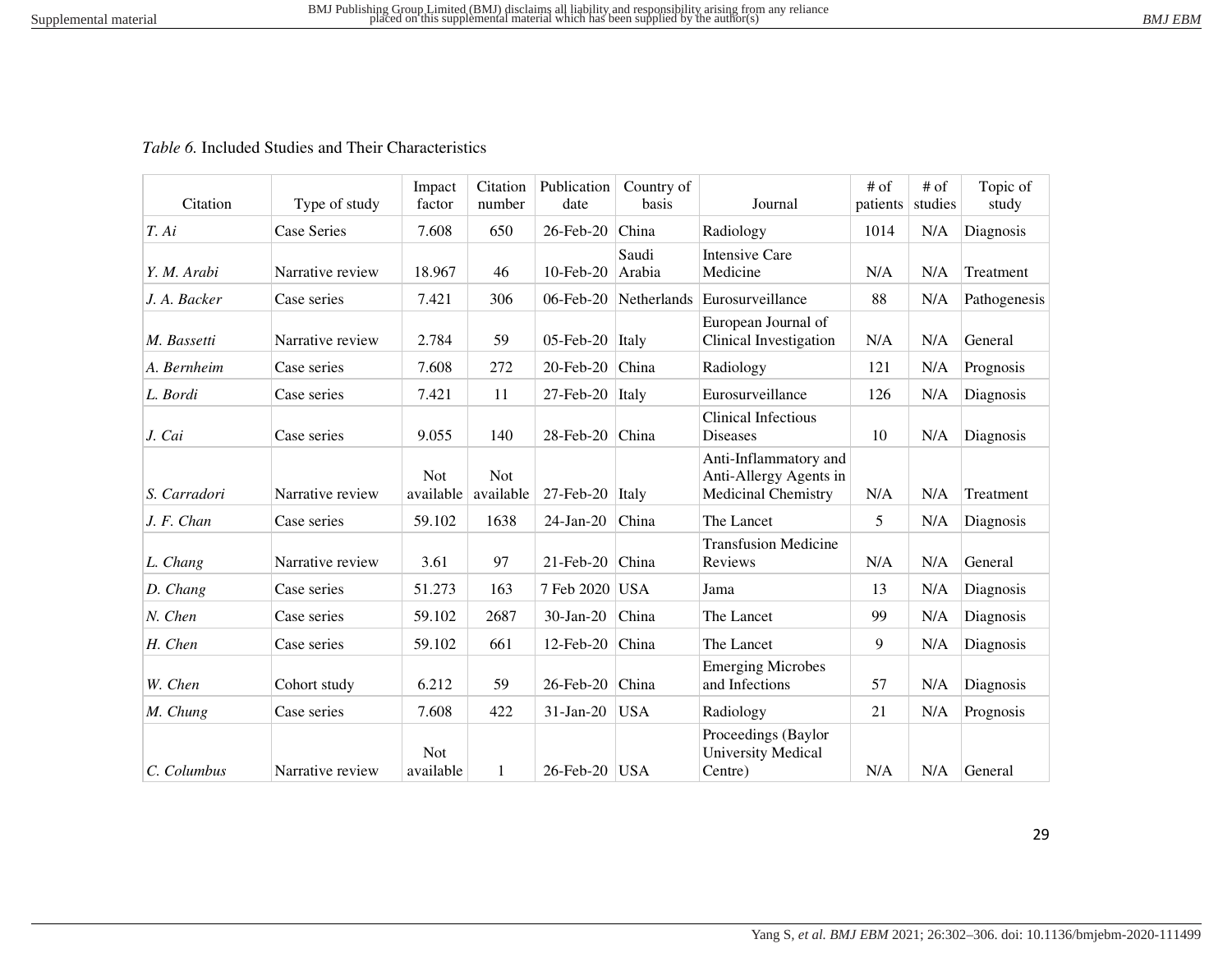| COVID-19                      |                  |            |      |                      |             |                             |      |     |              |
|-------------------------------|------------------|------------|------|----------------------|-------------|-----------------------------|------|-----|--------------|
| <b>National</b>               |                  |            |      |                      |             |                             |      |     |              |
| Emergency<br>Response Center, |                  |            |      |                      |             |                             |      |     |              |
| Epidemiology and              |                  |            |      |                      |             |                             |      |     |              |
| Case Management               |                  |            |      |                      |             |                             |      |     |              |
| Team, Korea                   |                  |            |      |                      |             |                             |      |     |              |
| Centers for                   |                  |            |      |                      |             | Osong Public Health         |      |     |              |
| Disease Control               |                  | Not.       |      |                      |             | and Research                |      |     |              |
| and Prevention.               | Case series      | available  | 5    | $21$ -Feb-20   Korea |             | Perspectives                | 28   | N/A | Diagnosis    |
| B. J. Cowling                 | Narrative review | 7.421      | 47   | $13$ -Feb-20         | China       | Eurosurveillance            | N/A  | N/A | General      |
| C. Del Rio                    | Narrative review | 51.273     | 105  | 28-Feb-20            | <b>USA</b>  | <b>JAMA</b>                 | N/A  | N/A | General      |
|                               |                  |            |      |                      |             | Journal of Clinical         |      |     |              |
| S. Q. Deng                    | Narrative review | 5.688      | 73   | 20-Feb-20            | China       | Medicine                    | N/A  | N/A | General      |
|                               |                  | <b>Not</b> |      |                      | <b>New</b>  | New Zealand Medical         |      |     |              |
| M. Dilcher                    | Narrative review | available  | 5    | $21$ -Feb-20         | Zealand     | Journal                     | N/A  | N/A | General      |
| Y. Fang                       | Case series      | 7.608      | 327  | 19-Feb-20            | China       | Radiology                   | 51   | N/A | Diagnosis    |
|                               |                  |            |      |                      |             | Journal of Zhejiang         |      |     |              |
| Z. Y. Ge                      | Narrative review | 1.879      | 11   | 26-Feb-20            | China       | University - Science B      | N/A  | N/A | Pathogenesis |
|                               |                  | <b>Not</b> |      |                      |             |                             |      |     |              |
| A. Giwa                       | Narrative review | available  | 22   | $Feb-20$             | <b>USA</b>  | EB medicine                 | N/A  | N/A | General      |
| L. E. Gralinski               | Narrative review | 3.811      | 195  | 24-Jan-20            | <b>USA</b>  | <b>Viruses</b>              | N/A  | N/A | General      |
|                               |                  |            |      | Feb 28               |             | New England Journal         |      |     |              |
| W. J. Guan                    | Case series      | 70.67      | 59   | 2020                 | china       | of Medicine                 | 1099 | N/A | Diagnosis    |
| E. B. Hodcroft                | Case series      | 1.821      | 8    | 27-Feb-20            | Switzerland | <b>Swiss Medical Weekly</b> | 21   | N/A | Diagnosis    |
|                               |                  |            |      |                      |             | American Journal of         |      |     |              |
| M. Hosseiny                   | Narrative review | 3.161      | 58   | 28-Feb-20            | <b>USA</b>  | Roentgenology               | N/A  | N/A | General      |
| C. Huang                      | Case series      | 59.102     | 4969 | 15-Feb-20            | China       | The Lancet                  | 41   | N/A | Diagnosis    |
|                               |                  |            |      |                      |             | <b>Lancet Infectious</b>    |      |     |              |
| R. Huang                      | Case series      | 27.516     | 29   | 28-Feb-20 China      |             | Diseases                    | 11   | N/A | Diagnosis    |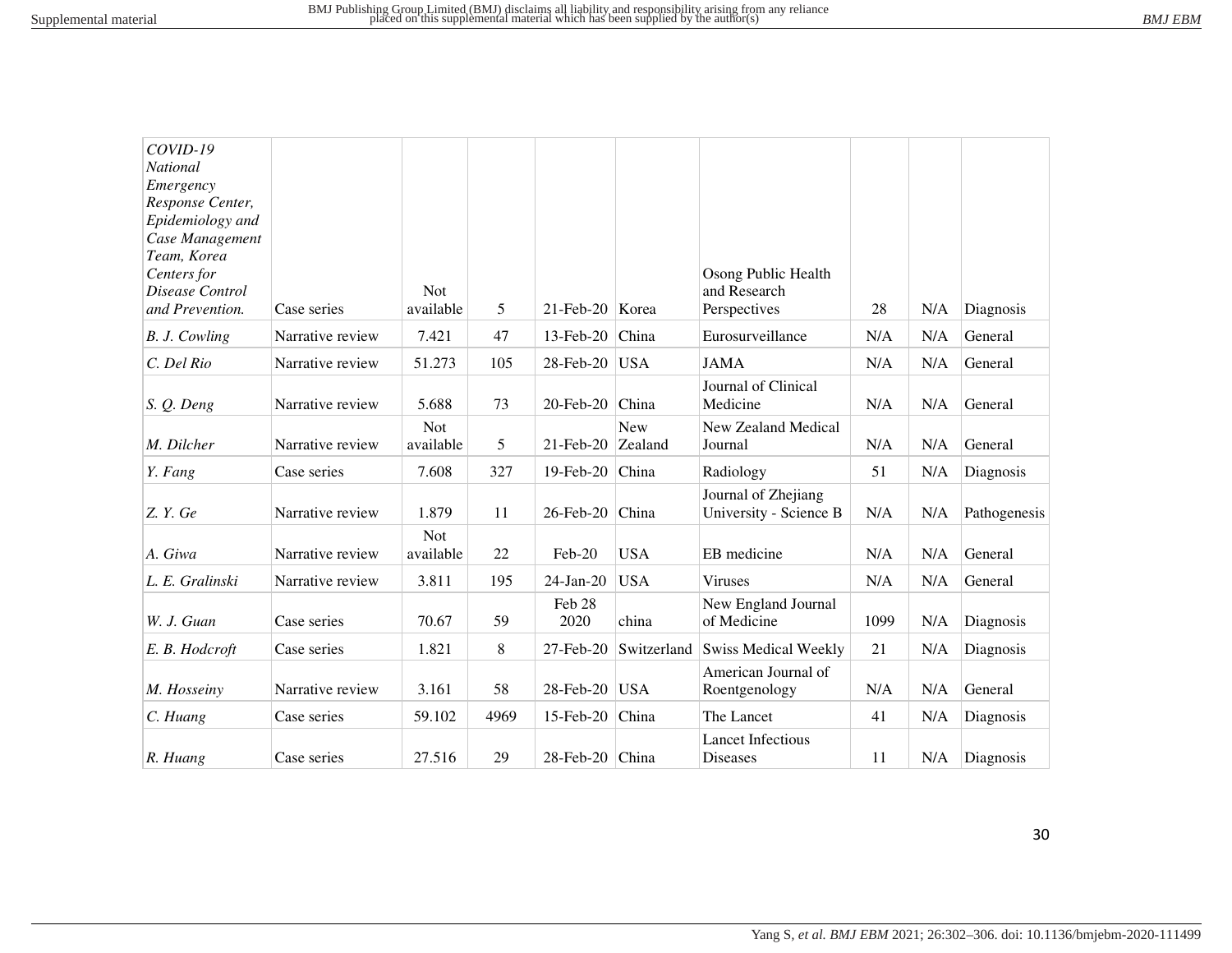|              |                  |                         |              |                   |            | Travel Medicine and                                               |                |     |              |
|--------------|------------------|-------------------------|--------------|-------------------|------------|-------------------------------------------------------------------|----------------|-----|--------------|
| Y. Huang     | Case series      | 4.868                   | 26           | $27$ -Feb-20      | China      | <b>Infectious Disease</b>                                         | 34             | N/A | Diagnosis    |
| D. S. Hui    | Narrative review | 3.538                   | 367          | 08-Jan-20         | China      | International Journal of<br><b>Infectious Diseases</b>            | N/A            | N/A | General      |
| $Y. H.$ Jin  | Narrative review | <b>Not</b><br>available | 287          | 06-Feb-20         | China      | Military Medical<br>Research                                      | N/A            | N/A | Diagnosis    |
| H.Y. Kang    | Narrative review | 1.555                   | $\mathbf{1}$ | 18-Feb-20 China   |            | <b>Chinese Medical</b><br>Journal                                 | N/A            | N/A | General      |
| S. Kannan    | Narrative review | 2.721                   | 38           | Feb-20            | Maldives   | European Review for<br>Medical and<br>Pharmacological<br>Sciences | N/A            | N/A | General      |
| J. P. Kanne  | Narrative review | 7.608                   | 81           | 27-Feb-20         | <b>USA</b> | Radiology                                                         | N/A            | N/A | Prognosis    |
| N. Kapata    | Narrative review | 3.538                   | 14           | 28-Feb-20 Zambia  |            | International Journal of<br><b>Infectious Diseases</b>            | N/A            | N/A | General      |
| M. Ki        | Case series      | 3.872                   | 30           | 09-Feb-20   Korea |            | Journal of<br>Epidemiology and<br><b>Community Health</b>         | 28             | N/A | Pathogenesis |
| K. L. Koenig | Narrative review | <b>Not</b><br>available | 7            | $31-Ian-20$       | <b>USA</b> | West Journal of<br><b>Emergency Medicine</b>                      | N/A            | N/A | Diagnosis    |
| I. Kong      | Case series      | <b>Not</b><br>available | 5            | $Feb-20$          | Korea      | Osong Public Health<br>and Research<br>Perspectives               | 28             | N/A | Diagnosis    |
| C. C. Lai    | Narrative review | 4.615                   | 491          | $17$ -Feb-20      | Taiwan     | International Journal of<br><b>Antimicrobial Agents</b>           | N/A            | N/A | General      |
| L. Lan       | Case series      | 51.273                  | 180          | 27-Feb-20         | China      | <b>JAMA</b>                                                       | $\overline{4}$ | N/A | Diagnosis    |
| K. Li        | Case series      | 6.091                   | 79           | 29-Feb-20 China   |            | Investigative<br>Radiology                                        | 83             | N/A | Diagnosis    |
| M. Li        | Narrative review | 1.555                   | 10           | 27-Feb-20         | China      | <b>Chinese Medical</b><br>Journal                                 | 41             | N/A | Treatment    |
| J. Y. Li     | Narrative review | 2.669                   | 30           | 20-Feb-20 China   |            | Microbes and infection                                            | N/A            | N/A | General      |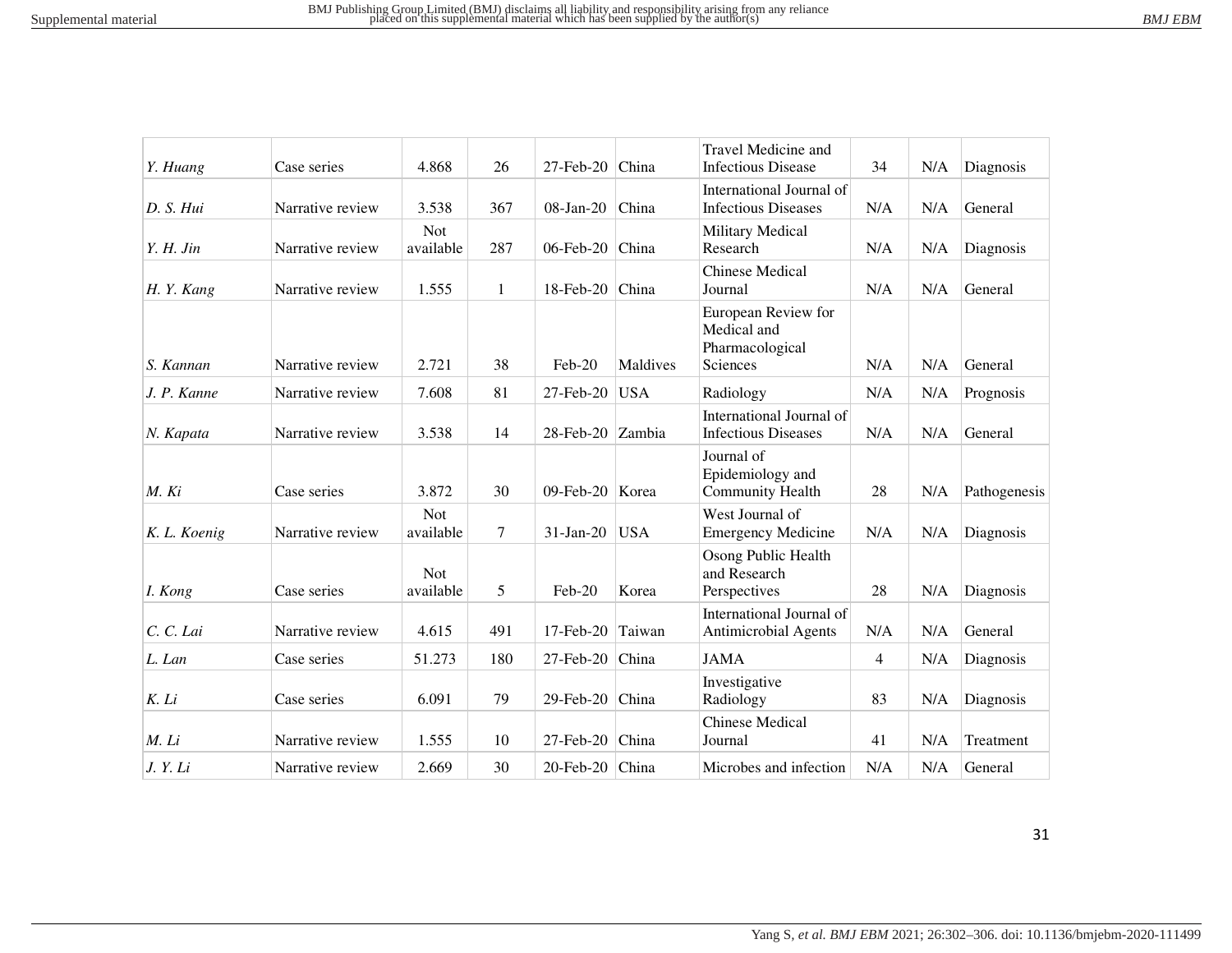| BM.I | F.B. |
|------|------|
|      |      |

|                     |                   |                         |                |                    |                 | Journal of Medical                                                |     |     |              |
|---------------------|-------------------|-------------------------|----------------|--------------------|-----------------|-------------------------------------------------------------------|-----|-----|--------------|
| Y. C. Li            | Narrative review  | 2.049                   | 226            | $27$ -Feb- $20$    | China           | Virology                                                          | N/A | N/A | Diagnosis    |
| W. Liang            | Case series       | 35.386                  | 570            | Feb 14<br>2020     | china           | lancet oncology                                                   | 18  | N/A | Prognosis    |
| X. Liao             | Narrative review  | 18.967                  | 52             | $05$ -Feb-20       | China           | <b>Intensive Care</b><br>Medicine                                 | N/A | N/A | General      |
| Y. Ling             | Case series       | 1.555                   | 84             | 28-Feb-20          | China           | <b>Chinese Medical</b><br>Journal                                 | 66  | N/A | Prognosis    |
| L. Ling             | Narrative review  | 2.734                   | 11             | 20-Feb-20          | China           | Anaesthesia, Critical<br>Care and Pain<br>Medicine                | N/A | N/A | General      |
| K. Liu              | Case series       | 1.555                   | 217            | $07$ -Feb-20       | China           | <b>Chinese Medical</b><br>Journal                                 | 137 | N/A | Diagnosis    |
| X. L. Ma            | Narrative review  | 1.169                   | $\overline{4}$ | 28-Feb-20          | China           | World Journal of<br>Pediatrics                                    | N/A | N/A | Prognosis    |
| <b>B.</b> McCloskey | Narrative review  | 2.047                   | 43             | 5-Feb-20           | UK              | Epidemiology and<br>Infection                                     | N/A | N/A | General      |
| S. A. Meo           | Systematic review | 2.721                   | 31             | $07$ -Feb-20       | Saudi<br>Arabia | European Review for<br>Medical and<br>Pharmacological<br>Sciences | N/A | N/A | General      |
| M. G. Michaels      | Narrative review  | 7.163                   | 36             | 24-Feb-20          | <b>USA</b>      | American Journal of<br>Transplantation                            | N/A | N/A | Prognosis    |
| J. Millan-Onate     | Narrative review  | <b>Not</b><br>available | 24             | Feb-20             | Columbia        | Infectio                                                          | N/A | N/A | General      |
| D. R. Murdoch       | Narrative review  | 0.45                    | 9              | $21$ -Feb-20       | New<br>Zealand  | New Zealand Medical<br>Journal                                    | N/A | N/A | General      |
| H. Nishiura         | Case series       | 5.688                   | 23             | $11$ -Feb-20       | Japan           | Journal of Clinical<br>Medicine                                   | N/A | N/A | Pathogenesis |
| F. Pan              | Case series       | 7.608                   | 360            | $13$ -Feb-20       | China           | Radiology                                                         | 21  | N/A | Prognosis    |
| Y. Pan              | Case series       | 3.962                   | 180            | 13-Feb-20 $ China$ |                 | European Radiology                                                | 63  | N/A | Prognosis    |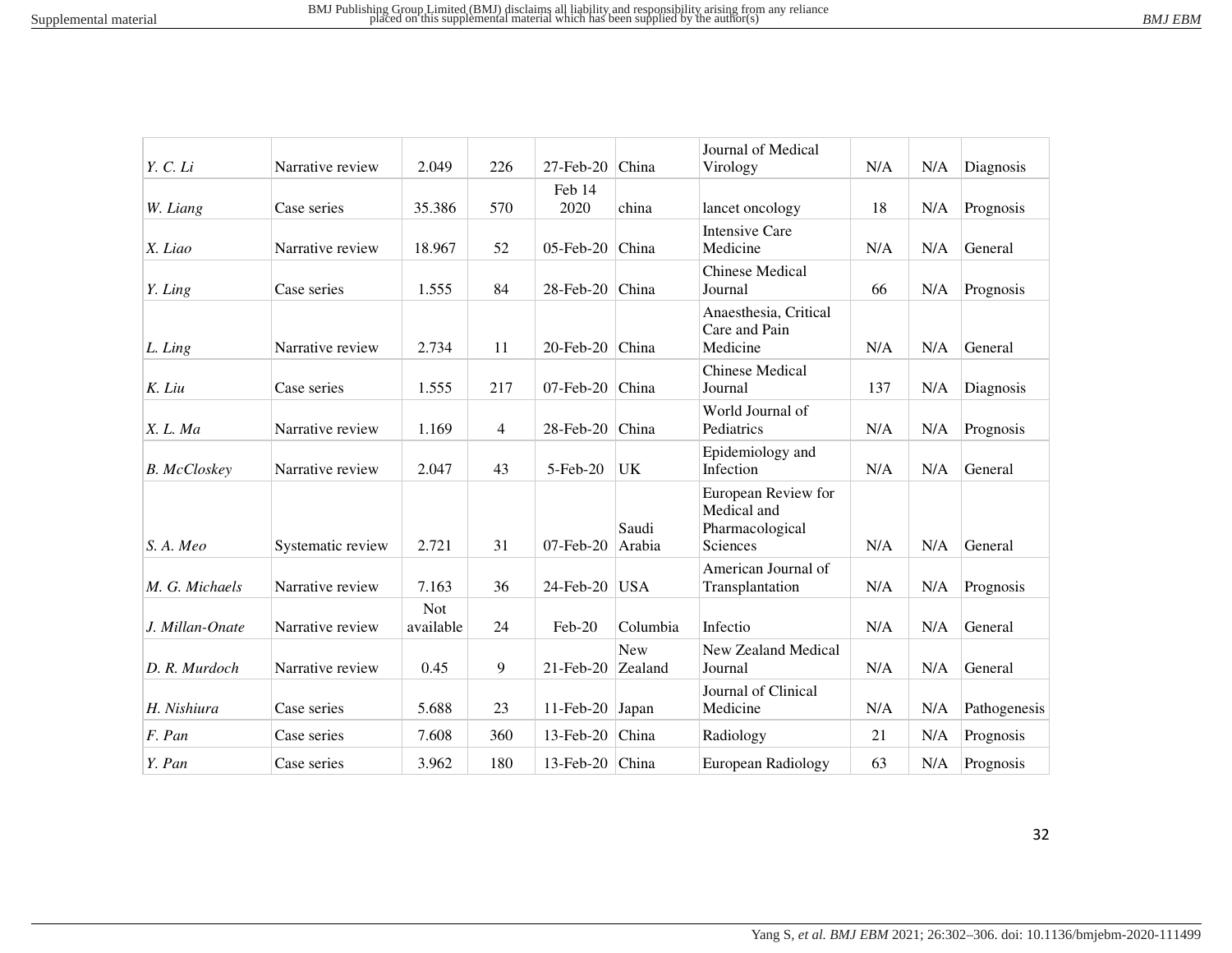| RM I | D<br>r n |
|------|----------|
|      |          |

| J. Pang          | Systematic review | 5.688                   | 76  |                      | 26-Feb-20 Singapore | Journal of Clinical<br>Medicine                           | N/A | 27  | Diagnosis    |
|------------------|-------------------|-------------------------|-----|----------------------|---------------------|-----------------------------------------------------------|-----|-----|--------------|
| N. C. Peeri      | Systematic review | 7.339                   | 144 | 28-Feb-20            | USA                 | International Journal of<br>Epidemiology                  | N/A | N/A | General      |
| P. W. H. Peng    | Narrative review  | 6.199                   | 104 | 27-Feb-20            | Canada              | British Journal of<br>Anaesthesia                         | N/A | N/A | General      |
| R. Porcheddu     | Narrative review  | 1.175                   | 82  | 29-Feb-20 Italy      |                     | The Journal of<br>Infection in<br>Developing Countries    | N/A | N/A | General      |
| R. Ralph         | Narrative review  | 1.175                   | 35  | $31-Ian-20$          | Canada              | The Journal of<br>Infection in<br>Developing Countries    | N/A | N/A | General      |
| S. A. Rasmussen  | Narrative review  | 6.12                    | 156 | 24-Feb-20            | <b>USA</b>          | American Journal of<br>Obstetrics and<br>Gynecology       | N/A | N/A | Prognosis    |
| C. D. Russell    | Narrative review  | 59.102                  | 362 | 15-Feb-20            | UK                  | The Lancet                                                | N/A | N/A | Treatment    |
| $S. R$ <i>yu</i> | Systematic review | 3.872                   | 17  | 06-Feb-20 Korea      |                     | Journal of<br>Epidemiology and<br><b>Community Health</b> | N/A | 6   | Pathogenesis |
| C. Salata        | Narrative review  | 2.182                   | 22  | 17-Feb-20            | Italy               | Pathogens and Disease                                     | N/A | N/A | General      |
| D. A. Schwartz   | Narrative review  | 3.811                   | 6   | $10$ -Feb-20         | <b>USA</b>          | <b>Viruses</b>                                            | N/A | N/A | General      |
| B. Shanmugaraj   | Narrative review  | 3.405                   | 16  | 22-Feb-20            | Thailand            | Pathogens                                                 | N/A | N/A | General      |
| J. She           | Narrative review  | <b>Not</b><br>available | 35  | 20-Feb-20            | China               | Clinical and<br><b>Translational Medicine</b>             | N/A | N/A | General      |
| K. Shen          | Narrative review  | 1.169                   | 121 | $07$ -Feb-20         | China               | World Journal of<br>Pediatrics                            | N/A | N/A | Diagnosis    |
| K. L. Shen       | Narrative review  | 1.169                   | 35  | 05-Feb-20            | China               | World Journal of<br>Pediatrics                            | N/A | N/A | Diagnosis    |
| H. Shi           | Case series       | 27.516                  | 451 | $24$ -Feb-20   China |                     | The Lancet Infectious<br>Disease                          | 81  | N/A | Prognosis    |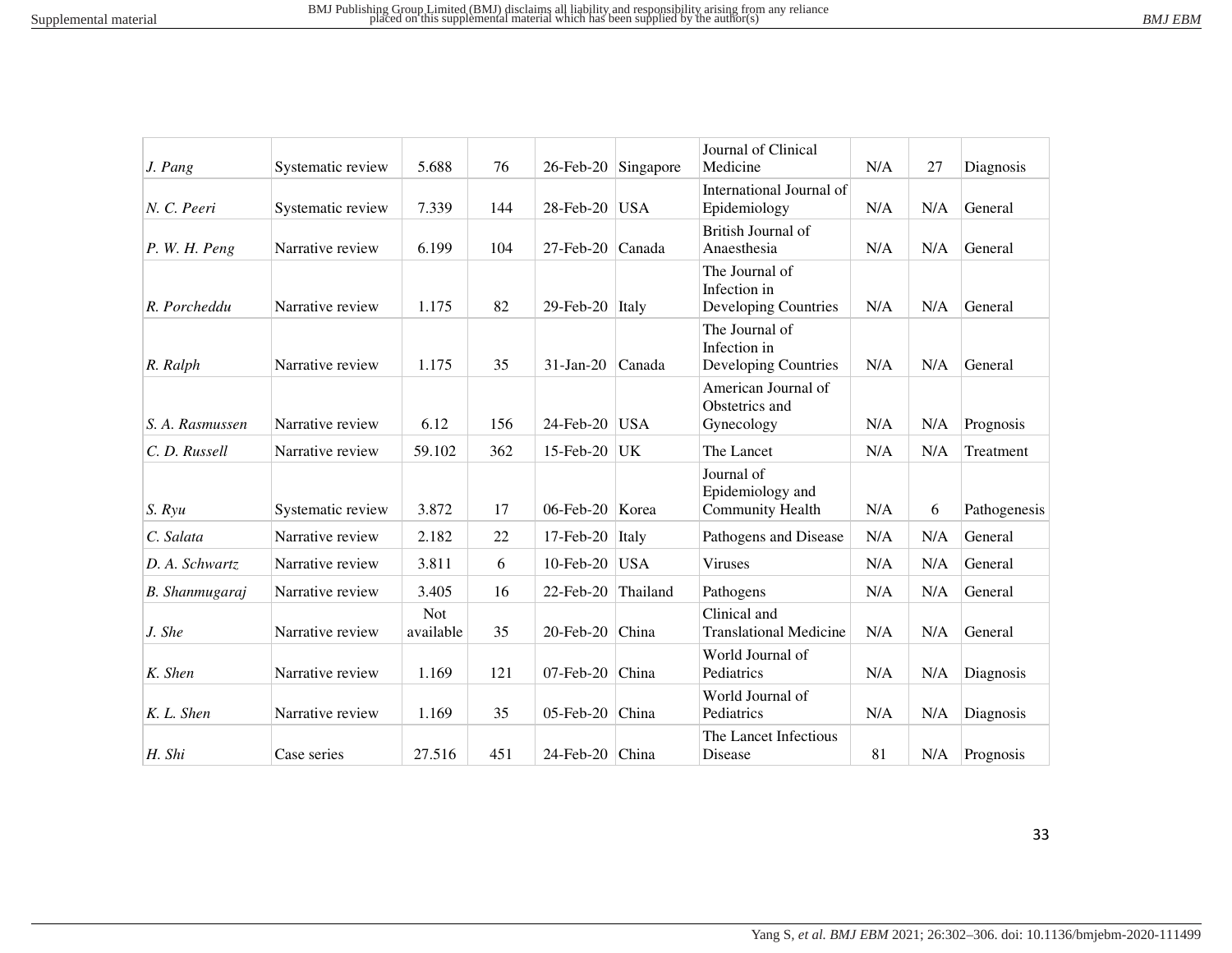| D. R. J. Singer | Narrative review  | 1.225                   | 3        | 04-Feb-20       | UK           | Health Policy and<br>Technology               | N/A   | N/A | General      |
|-----------------|-------------------|-------------------------|----------|-----------------|--------------|-----------------------------------------------|-------|-----|--------------|
| C. Sohrabi      | Narrative review  | 3.158                   | 289      | 26-Feb-20       | UK           | International Journal of<br>Surgery           | N/A   | N/A | General      |
| F. Song         | Case series       | 7.608                   | 251      | 06-Feb-20       | China        | Radiology                                     | 51    | N/A | Prognosis    |
| P. Sun          | Narrative review  | 2.049                   | 104      | 25-Feb-20       | China        | Journal of Medical<br>Virology                | N/A   | N/A | General      |
| P. Sun          | Systematic review | 2.049                   | 69       | 28-Feb-20       | <b>CHina</b> | Journal of Medical<br>Virology                | N/A   | 10  | Diagnosis    |
| K. Sun          | Case series       | 59.102                  | 77       | 20-Feb-20       | <b>USA</b>   | The Lancet                                    | 507   | N/A | Pathogenesis |
| E. D. Tenda     | Narrative review  | <b>Not</b><br>available | $\theta$ | $Jan-20$        | Indonesia    | Acta Medica Indonesia                         | N/A   | N/A | Diagnosis    |
| D. Wang         | Case series       | 51.273                  | 2943     | $07$ -Feb-20    | China        | <b>JAMA</b>                                   | 138   | N/A | Diagnosis    |
| L. Wang         | Narrative review  | 3.689                   | 59       | Feb-20          | China        | Annals of<br><b>Translational Medicine</b>    | N/A   | N/A | General      |
| X. Y. J. Wang   | Narrative review  | 3.689                   | 7        | 8-Feb-20        | China        | Annals of<br><b>Translational Medicine</b>    | N/A   | N/A | Prognosis    |
| F. S. Wang      | Narrative review  | 59.102                  | 69       | 08-Feb-20       | China        | The Lancet                                    | N/A   | N/A | General      |
| G. Wang         | Narrative review  | 2.049                   | 19       | 26-Feb-20       | China        | Journal of Medical<br>Virology                | N/A   | N/A | General      |
| C. Wang         | Narrative review  | 59.102                  | 794      | $24$ -Jan- $20$ | <b>USA</b>   | The Lancet                                    | N/A   | N/A | General      |
| $R. S.$ Wax     | Narrative review  | 2.306                   | 247      | $12$ -Feb-20    | Canada       | Canadian Journal of<br>Anaesthesia            | N/A   | N/A | General      |
| M. Wei          | Case series       | 51.273                  | 190      | 14-Feb-20       | China        | <b>JAMA</b>                                   | 9     | N/A | Diagnosis    |
| J. Wu           | Case series       | 9.055                   | 106      | 29-Feb-20       | China        | <b>Clinical Infectious</b><br><b>Diseases</b> | 80    | N/A | Diagnosis    |
| Z. Wu           | Narrative review  | 51.273                  | 1911     | 24-Feb-20       | China        | <b>JAMA</b>                                   | 72314 | N/A | Diagnosis    |
| P. Wu           | Narrative review  | 7.421                   | 109      | $23$ -Jan-20    | China        | Eurosurveillance                              | N/A   | N/A | Pathogenesis |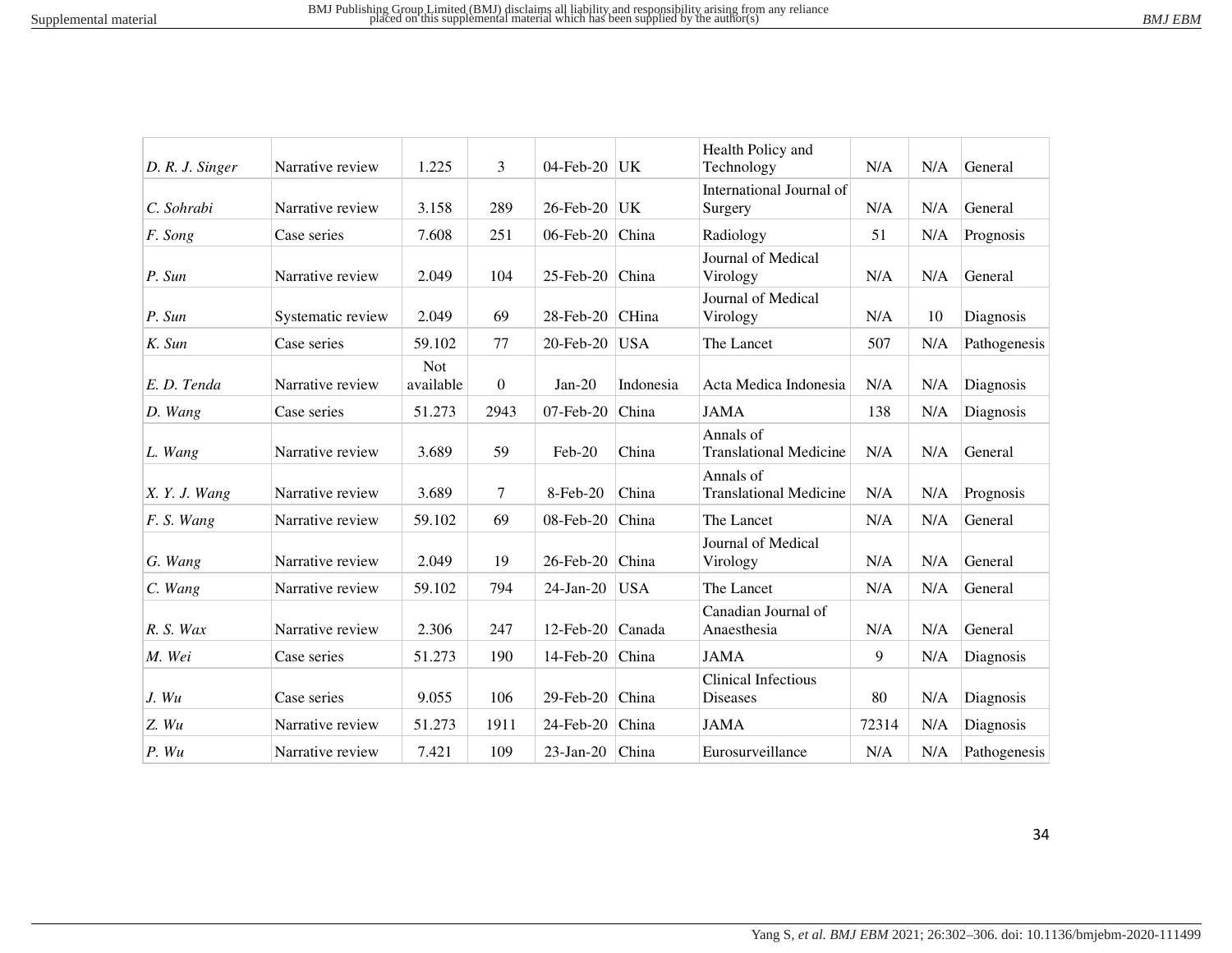| BM I<br>FRN |  |
|-------------|--|
|             |  |

| Y. C. Wu    | Narrative review | 1.894                   | 17             | $12$ -Feb-20    | Taiwan      | Journal of the Chinese<br><b>Medical Association</b> | N/A            | N/A | General      |
|-------------|------------------|-------------------------|----------------|-----------------|-------------|------------------------------------------------------|----------------|-----|--------------|
| J. Xia      | Case series      | 2.049                   | 149            | 26-Feb-20       | China       | Journal of Medical<br>Virology                       | 30             | N/A | Pathogenesis |
| X. Xie      | Case series      | 7.608                   | 397            | 12-Feb-20       | China       | Radiology                                            | 5              | N/A | Diagnosis    |
| Xu          | Case series      | 27.604                  | 376            | 19-Feb-20       | China       | <b>BMJ</b>                                           | 62             | N/A | Diagnosis    |
| X. W. Xu    | Case series      | 27.604                  | 397            | 19-Feb-20       | China       | <b>BMJ</b>                                           | 62             | N/A | Diagnosis    |
| W. Yang     | Case series      | 5.099                   | 133            | 26-Feb-20       | China       | The Journal of<br>Infection                          | 149            | N/A | Diagnosis    |
| X. Yang     | Case series      | 22.992                  | 1025           | 24-Feb-20       | China       | The Lancet<br>Respiratory Medicine                   | 52             | N/A | Prognosis    |
| J. H. Yoo   | Case series      | 1.716                   | 12             | 10-Feb-20 Korea |             | Journal of Korean<br><b>Medical Science</b>          | 24             | N/A | Diagnosis    |
| S. H. Yoon  | Case series      | 3.73                    | 90             | 26-Feb-20       | South Korea | Korean Journal of<br>Radiology                       | 9              | N/A | Diagnosis    |
| P. Yu       | Case series      | 5.045                   | 134            | 18-Feb-20       | China       | Journal of Infectious<br><b>Diseases</b>             | $\overline{4}$ | N/A | Diagnosis    |
| J. J. Zhang | Case series      | 6.771                   | 384            | 19-Feb-20       | China       | Allergy                                              | 140            | N/A | Diagnosis    |
| W. Zhang    | Case series      | 6.212                   | 253            | 17-Feb-20       | China       | <b>Emerging Microbes</b><br>and Infections           | 178            | N/A | Diagnosis    |
| Q. Zhang    | Narrative review | 2.049                   | 37             | 28-Feb-20       | China       | Journal of Medical<br>Virology                       | N/A            | N/A | Diagnosis    |
| T. Zhang    | Narrative review | 3.583                   | $\overline{4}$ | 29-Feb-20       | China       | Science China - Life<br>Sciences                     | N/A            | N/A | Treatment    |
| H. Zhu      | Case series      | <b>Not</b><br>available | 261            | Feb-20          | China       | Translational<br>Pediatrics                          | 10             | N/A | Diagnosis    |
| Z.Y.Zu      | Narrative review | 7.608                   | 190            | $21$ -Feb-20    | China       | Radiology                                            | N/A            | N/A | General      |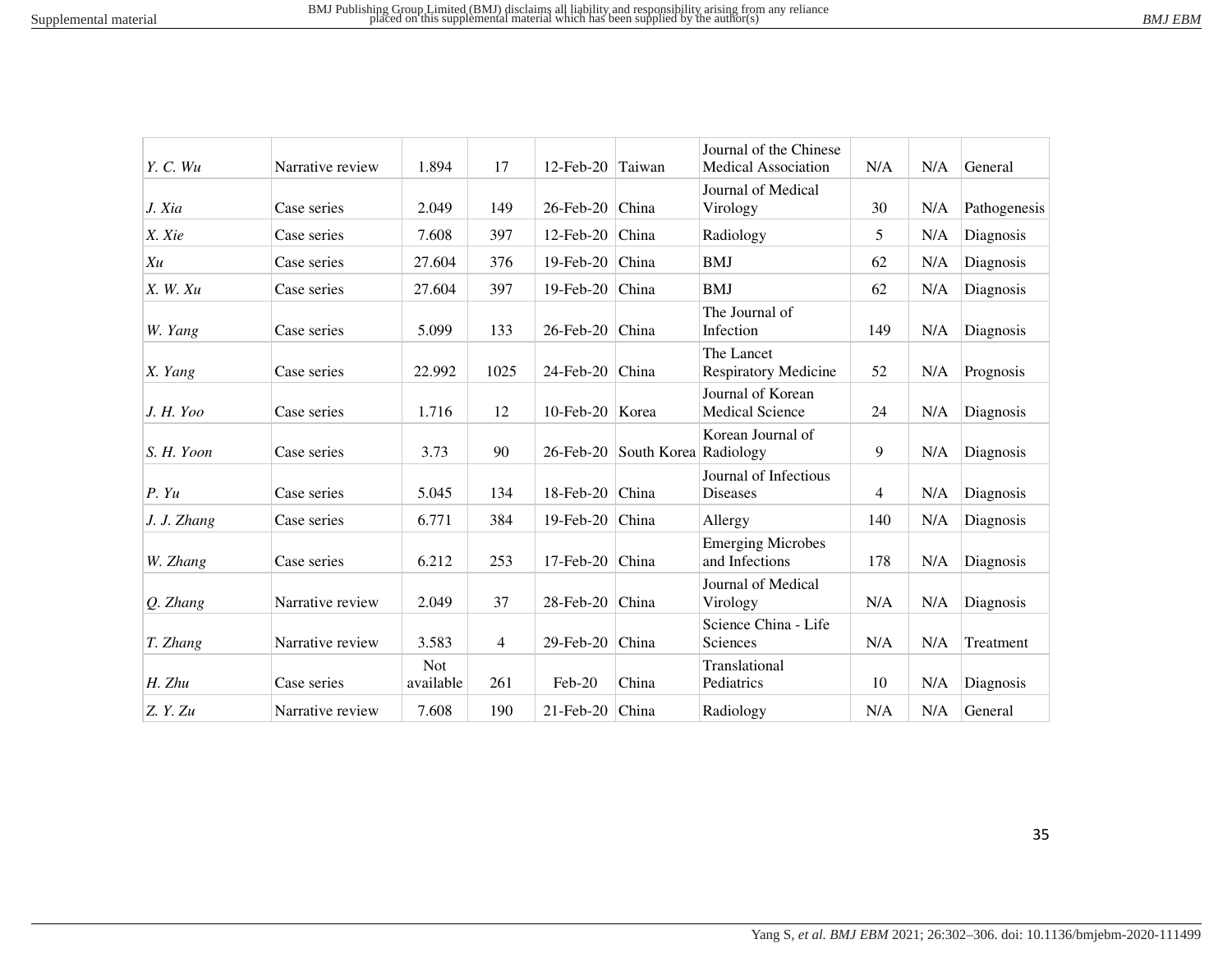# *Table 7.* Country of Study Basis

| Country                         | Number of Studies |
|---------------------------------|-------------------|
| Canada                          | 3                 |
| China                           | 61                |
| Columbia                        | 1                 |
| Indonesia                       | 1                 |
| Italy                           | 5                 |
| Japan                           | 1                 |
| Maldives                        | 1                 |
| Netherlands                     | 1                 |
| New Zealand                     | $\overline{2}$    |
| Saudi Arabia                    | $\overline{2}$    |
| Singapore                       | 1                 |
| South Korea                     | 6                 |
| Switzerland                     | 1                 |
| Taiwan                          | $\overline{2}$    |
| Thailand                        | 1                 |
| United Kingdom                  | $\overline{4}$    |
| <b>United States of America</b> | 15                |
| Zambia                          | $\mathbf{1}$      |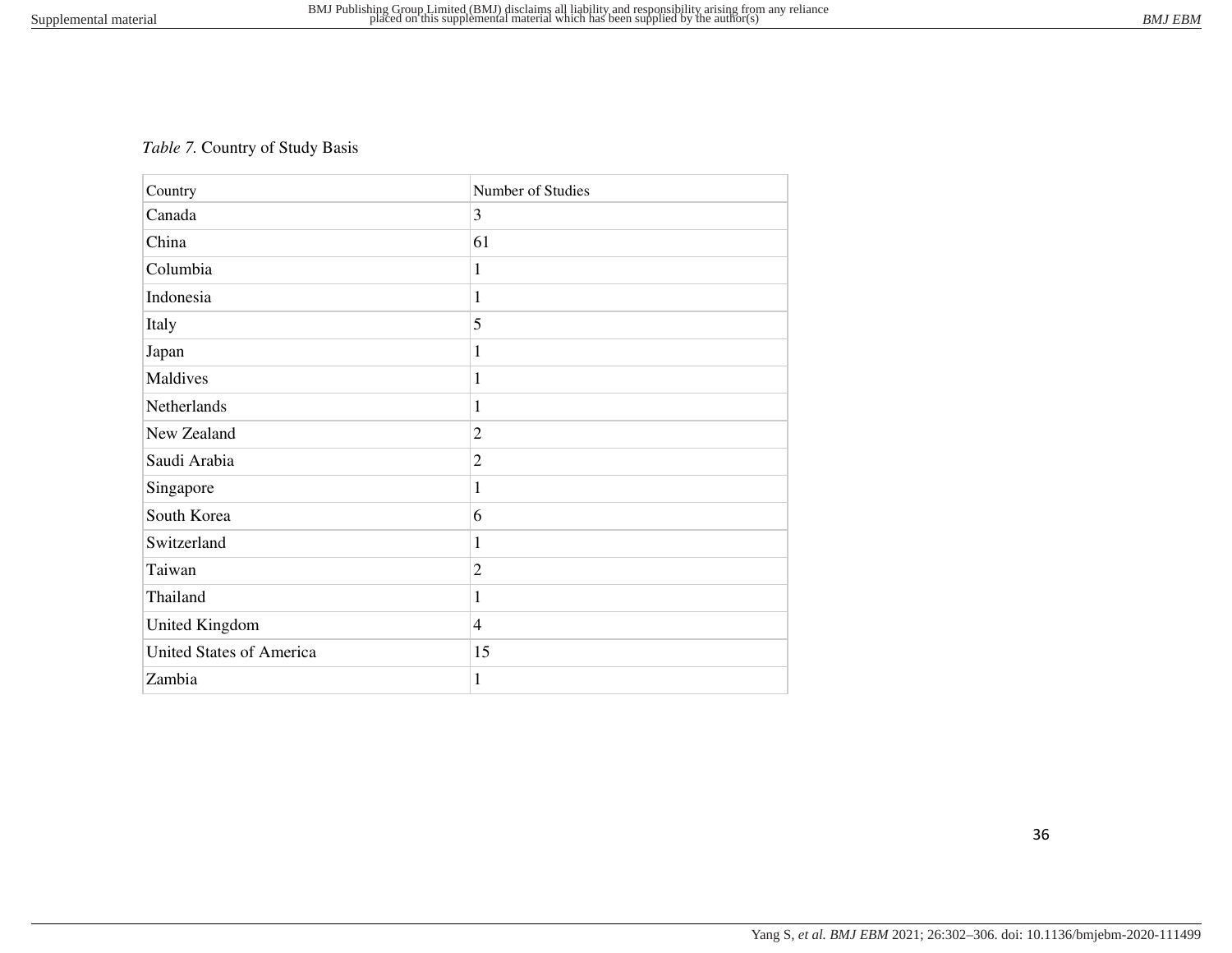# *Table 8.* Topic of Included Studies

| Topic of Study       | Number of Studies |
|----------------------|-------------------|
| Prognosis            | 12                |
| Diagnosis            | 48                |
| Treatment            | 5                 |
| Prevention           | 0                 |
| Pathogenesis         | 6                 |
| Coronavirus overview | 38                |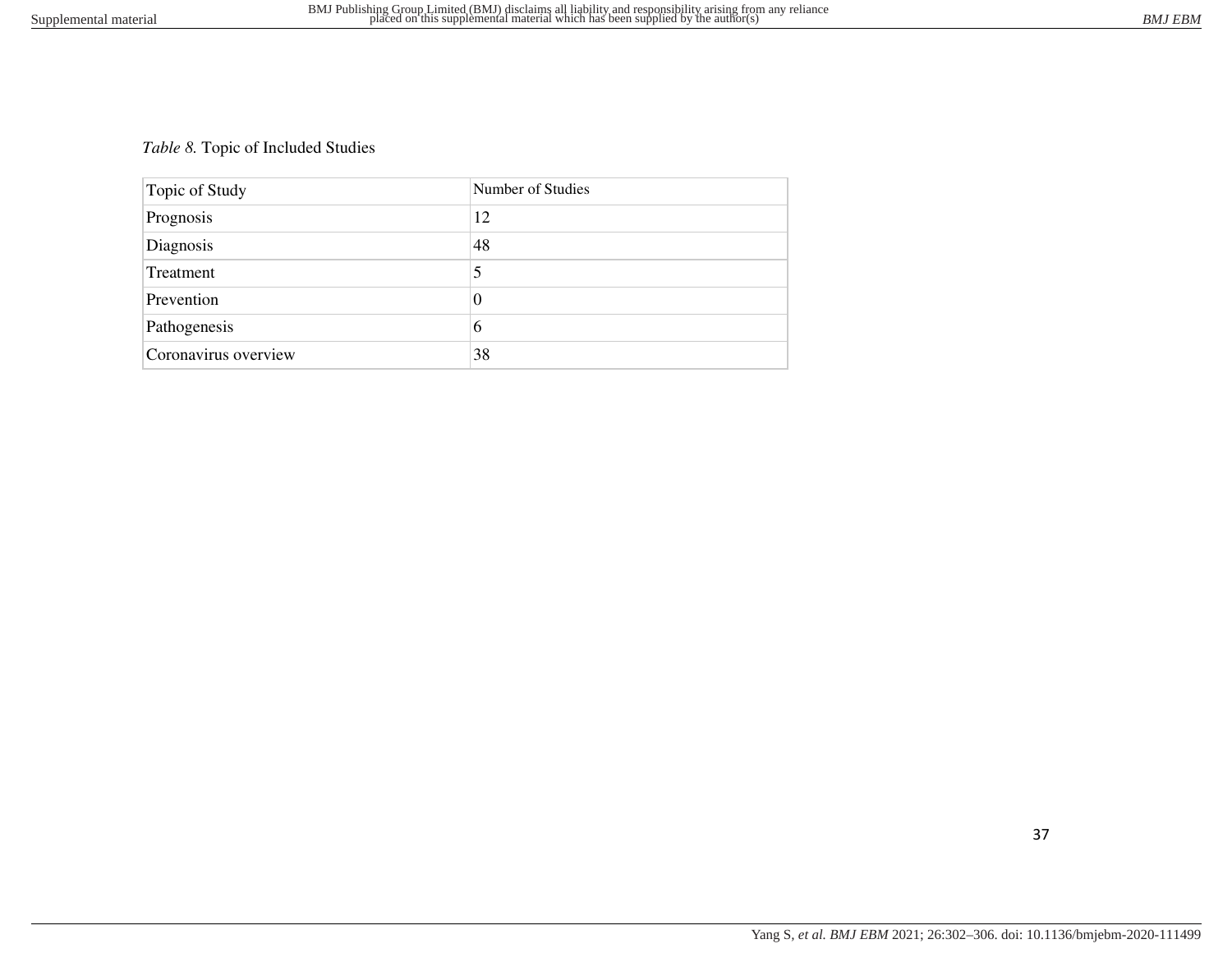#### *Figure 1. PRISMA* Flowchart